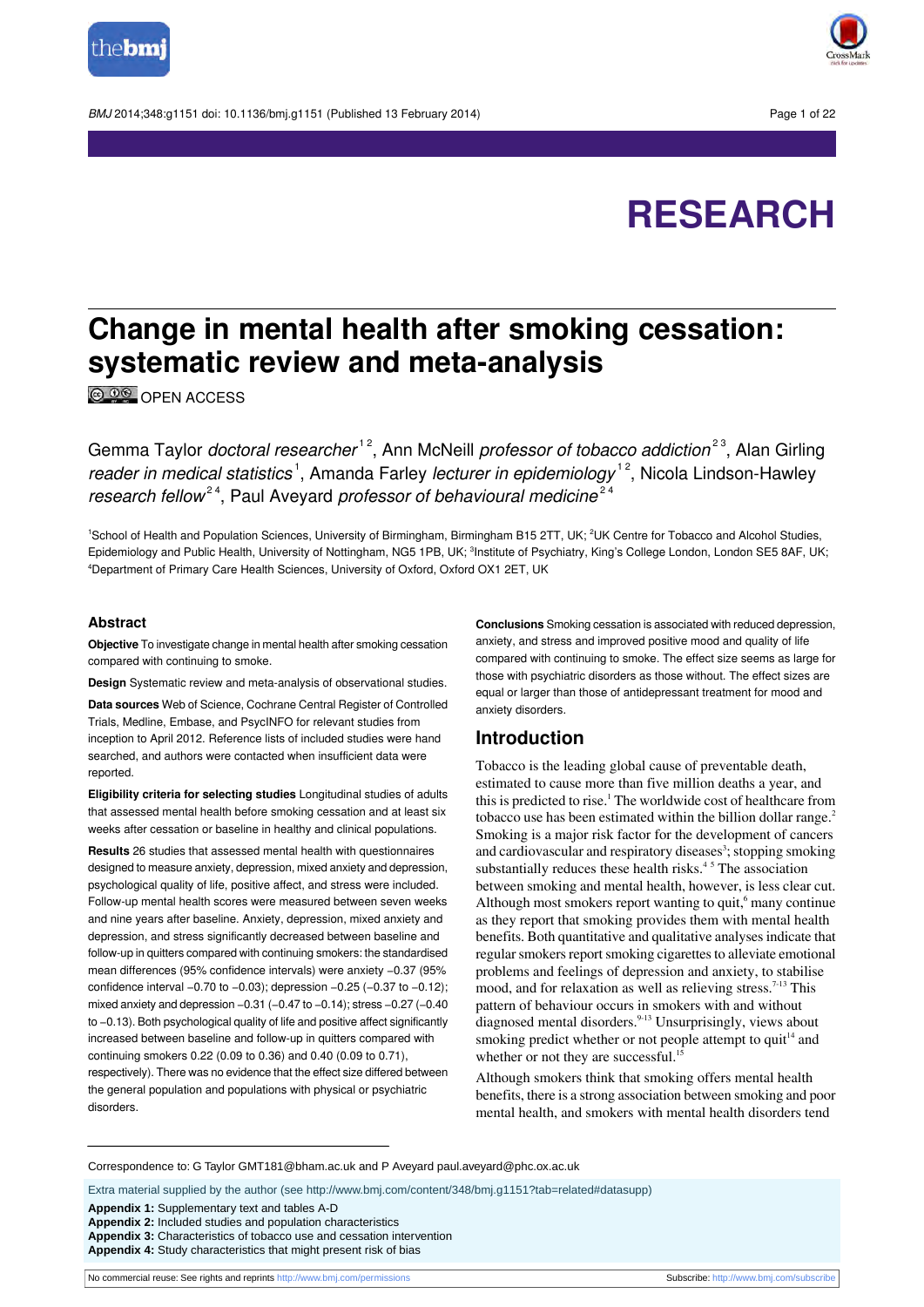to be heavier smokers and more dependent.<sup>16 17</sup> Three broad explanations have been proposed to explain these associations: smoking and poor mental health might have common causes<sup>18</sup>; people with poor mental health smoke to regulate feelings such as low mood and anxiety<sup>19</sup>; or smoking might cause or exacerbate mental health problems.<sup>20</sup> Although smokers with and without mental disorders think that smoking provides mental health benefits, they might be misattributing the ability of cigarettes to abolish nicotine withdrawal as a beneficial effect on mental health. Smokers experience irritability, anxiety, and depression when they have not smoked for a while, $21 22$  and these feelings are reliably relieved by smoking<sup>20</sup> thus creating the perception that smoking has psychological benefits, while in fact it is smoking that caused these psychological disturbances in the first place.

Whatever the cause, the association between smoking and poor mental health warrants attention. Smokers might be less likely to stop if they believe their mental health will suffer, and health professionals might be reluctant to intervene with some smokers because they believe that this might be detrimental to their mental health.<sup>23</sup> <sup>24</sup> As a result, people with mental health disorders have a life expectancy eight years less than the general population,<sup>25</sup> and much of this difference could be because of smoking.<sup>17</sup> For these reasons, we conducted a systematic review and meta-analysis of observational data to examine the difference in change in mental health between people who stop smoking and people who continue to smoke. Our hypothesis was that smokers who gave up would experience an improvement in mental health as a result because they would no longer experience multiple episodes of negative affect induced by withdrawal.

## **Methods**

This study followed PRISMA<sup>26</sup> and MOOSE reporting guidelines.<sup>27</sup> There was no previously published protocol.

#### **Eligibility criteria**

We used broad eligibility criteria to capture all potentially relevant data and then used sensitivity and subgroup analyses to investigate clinical and methodological heterogeneity. Eligibility was decided on based on the following criteria:

- **•** Population—studies of smokers in the general population or any that had selected smokers from populations defined by the presence of a clinical diagnosis
- **•** Exposure—studies that reported data on those who had continued smoking and those who had quit smoking during the study period
- **•** Outcome—any study that had measured mental health immediately before quitting and at least six weeks after quitting.
- **•** Language—no exclusions were made based on language
- **•** Study design— only longitudinal studies (that is, randomised controlled trials and cohort studies).

When data on change in mental health were available from different follow-ups within a single study we took the longest. Any type of measure of mental health was included (such as self report and clinician scored). We included studies that provided sufficient data to calculate the standardised mean difference (SMD) and its variance in change in mental health score from baseline to follow-up between quitters and continuing smokers. The standardised mean difference is the difference in change in mental health between baseline and follow-up divided

by the standard deviation (SD) of the change. It is used to overcome the issue that depression, for example, can be measured by different questionnaires with different scoring systems. The questionnaires all measure depression but the different scoring means that they cannot be combined by using a simple mean. An SMD of 1 represents a difference in change in depression score of 1 SD. About 4 SD encompasses 95% of the population.<sup>28</sup>

#### **Information sources and searches**

We used searched Web of Science, Cochrane Central Register of Controlled Trials, Medline, Embase, and PsycINFO for studies published from inception to April 2012. We contacted study authors to obtain relevant missing data. We also searched reference lists of included studies. All non-English language studies were translated.

We used a combination of text words and indexed terms related to "mental health," "smoking cessation," and "smoking reduction" (see appendix 1).

#### **Study selection**

Our aim was to maximise sensitivity by including studies in initial screens even if data directly relevant to our question were not presented in the abstract. One researcher screened titles of retrieved studies for eligibility. The abstracts of eligible titles were screened twice for inclusion. The researchers met after independently screening abstracts to discuss inclusion/exclusion of each article. If there were disagreements, two researchers obtained and read the full text article.

#### **Data collection process**

Two researchers piloted the data extraction form, and appropriate changes were then made. The same two researchers independently extracted data from each paper and agreed on final data extraction in the case of disagreement. The corresponding authors of studies were contacted for additional data when necessary. Studies were excluded only if we could not obtain data on the change in mental health and its variance.

#### **Data items**

*Participants*—We recorded tobacco dependence and number of cigarettes smoked a day, age, sex, and motivation to quit, all at baseline.

*Exposure*—We extracted data on classification and bioverification of abstinence.

*Comparator*—The same data items were extracted for continuing smokers.

*Outcomes*—We extracted data on the change in mental health between baseline and follow-up. When such data were not available, we extracted data to calculate this (see statistical methods). To categorise the mental health outcomes we examined each measure's key reference and questionnaire to determine what it was designed to measure. We extracted the change in mental health unadjusted for confounding and adjusted for confounding using multivariable techniques.

*Other items*—We also extracted additional data to investigate clinical and methodological heterogeneity within and across studies (see sensitivity analyses for justification and methods). These items included study design, study quality score (Newcastle-Ottawa scale<sup>29</sup>), evidence of outcome reporting bias, follow-up length, covariates adjusted for, mental health management used in the intervention, and number of participants analysed at baseline and follow-up.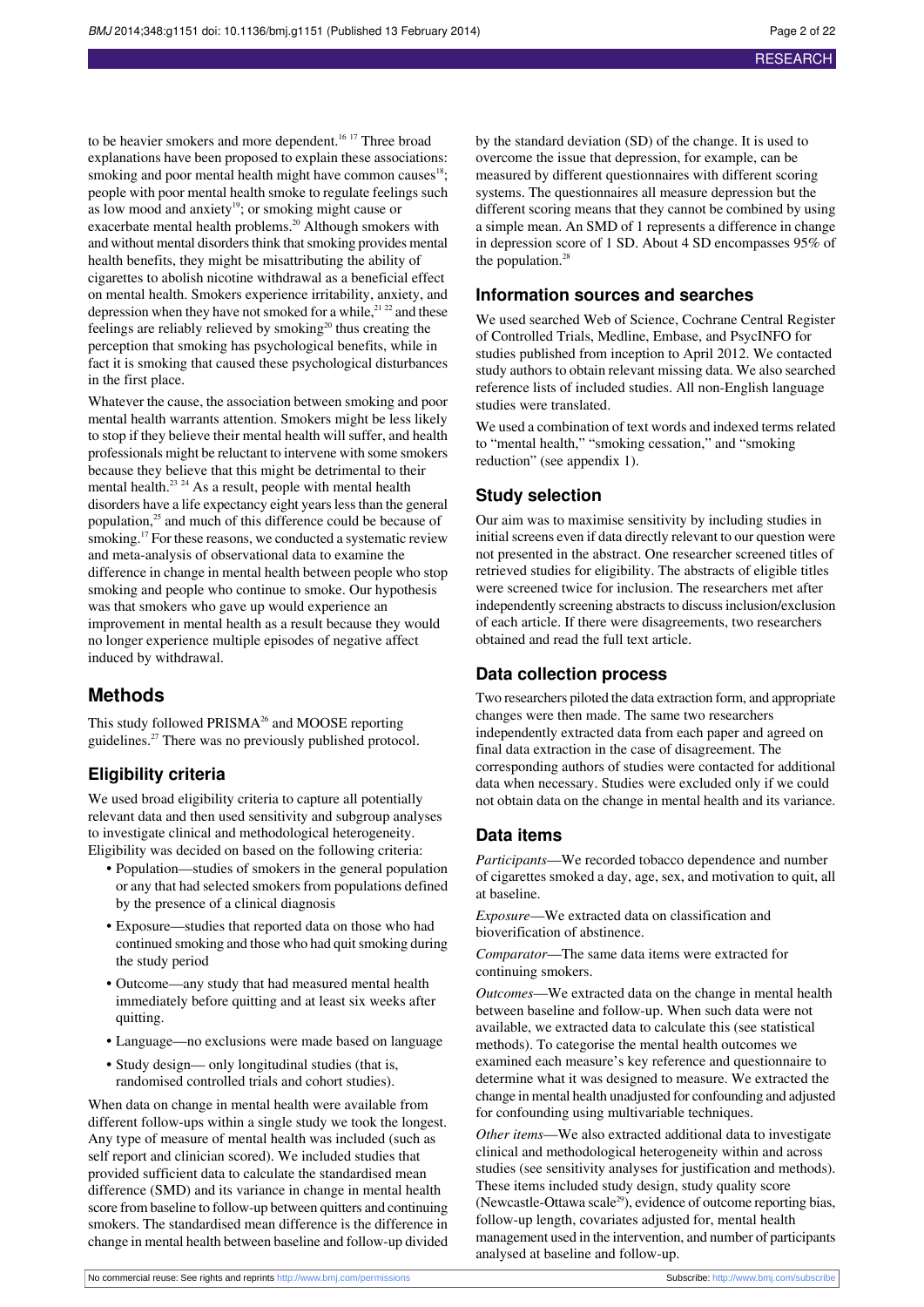#### **Statistical methods**

#### Data extraction

The summary measure was the standardised mean difference (SMD) in change in mental health from baseline to follow-up between continuing smokers and people who managed to stop. Some studies reported either the difference in change or the standardised difference in change between continuing smokers and quitters, and hence data extraction of the effect estimate was straightforward. In some cases, studies presented the mean change for each group and we calculated the differences. In other cases, studies reported the mean at baseline and at follow-up for each group. We calculated change and its variance using a standard formula,<sup>30</sup> imputing a correlation coefficient taken from one of the largest studies included in the review (see appendix 1). In all cases, we also extracted the variance. If the variance was not presented we calculated it from P values, confidence intervals, or F values following standard formula as recommended by the Cochrane Collaboration.<sup>28</sup>

#### Meta-analysis method

We used a generic inverse variance random effects model to pool the standardised mean difference (SMD) between change in mental health in quitters and continuing smokers, from baseline to follow-up. We chose a random effects model as it incorporates heterogeneity both within and between studies. Statistical heterogeneity was assessed with  $\tau^2$  and  $I^2$  tests. We used RevMan5 to conduct the meta-analyses and sensitivity and subgroup analyses.

Studies' effect estimates (SMD) were pooled by using the following outcome categories: anxiety, depression, mixed anxiety and depression, positive affect, psychological quality of life, and stress. We used SMD because the scales used to measure each outcome varied within category. This is standard practice for meta-analyses as outlined within the Cochrane Collaboration Handbook of Systematic Reviews and Meta-Analyses, $28$  and as used in other high quality meta-analyses of continuous mental health outcomes.<sup>31-33</sup>

We also combined studies with different follow-up periods. We combined each study's longest follow-up period, as suggested by the Cochrane Collaboration. Heterogeneity between studies' follow-up length was accounted for by use of a random effects model. This is standard practice as outlined by the Cochrane Collaboration,<sup>28</sup> and as used in other high-quality meta-analyses of continuous mental health, with varying follow-up periods.31-33

#### **Quality assessment**

We assessed the quality of the evidence in each study on the association of change in smoking status with change in mental health using the Newcastle-Ottawa quality scale,<sup>29</sup> adapted for this study (see appendix 1). This assesses the quality of evidence based on the selection of the comparison groups, the comparability of the groups, and the quality of the measurement of exposure and outcome. The adapted scale rated studies from 0 to 5, and we deemed studies with a rating of 3 or lower as at higher risk of bias.

#### **Assessment of publication and outcome reporting bias**

We examined funnel plots for evidence of asymmetry and conducted Egger tests for evidence of small study bias using Stata  $13.^{34}$ 

In some studies, data on change in mental health were presented incidentally and the aim was to report on other data. In others,

the aim of the report was to present data on change in mental health, therefore the decision to publish might have been contingent on the results. We compared effect estimates between studies in which mental health was the primary outcome and those in which it was not to assess if there was evidence of publication bias.

When studies had relevant data on change in mental health but did not report sufficient data for meta-analysis, we attempted to estimate the direction of association and compare this with those included as this could indicate reporting bias.

#### **Sensitivity analyses and assessment of risk of bias within and across studies**

We conducted multiple sensitivity analyses to examine if the pooled effect estimate was influenced by including studies in which the risk of bias was greater or was influenced by characteristics of the study design or population. We either performed subgroup analyses or removed studies presenting a risk of bias and compared the pooled estimates with and without the excluded studies.

#### Adjustment for covariates

It is possible that change in mental health could be confounded by other differences between continuing smokers and quitters. To account for this, some studies adjusted their data for covariates thought to be associated with change in smoking status. We conducted a subgroup analysis to compare the effect estimate between studies that presented adjusted and unadjusted data.

#### Loss to follow-up

Some studies reported on change in mental health only in participants who were followed up, thus eliminating from the analysis those who were lost-to-follow-up. Other studies reported data on all participants who were present at baseline and the smaller number present at follow up; thus possibly creating spurious changes in mental health through loss to follow-up. The convention in smoking cessation studies is to regard participants who are lost to follow-up as smokers, so loss to follow-up selectively affects the continuing smoker group. We recorded whether or not studies reported data from a different number of participants at baseline and follow-up.

#### Ascertainment of smoking status

Some studies might misclassify exposure by using point prevalence smoking abstinence. This could include participants who had been abstinent for only a week in the group we classed as having been abstinent for at least six weeks, though most smokers who are point prevalent abstinent for a week have in truth been abstinent for longer.<sup>35 36</sup> Recently abstinent smokers are likely to experience withdrawal symptoms including low mood.<sup>16</sup> Thus, we recorded whether studies used a measure of prolonged or continuous abstinence (when misclassification could not have occurred) or if they used a point prevalence measure of abstinence. Likewise, particularly in smoking cessation trials, there is a danger that participants claim abstinence when this is not the case; therefore it best practice to bioverify smoking status.<sup>35</sup> Accordingly, we recorded whether or not self reported abstinence was biologically verified.

#### Motivation to quit

Our hypothesis was that cessation improved mental health, but our outcome measure was the difference in change in mental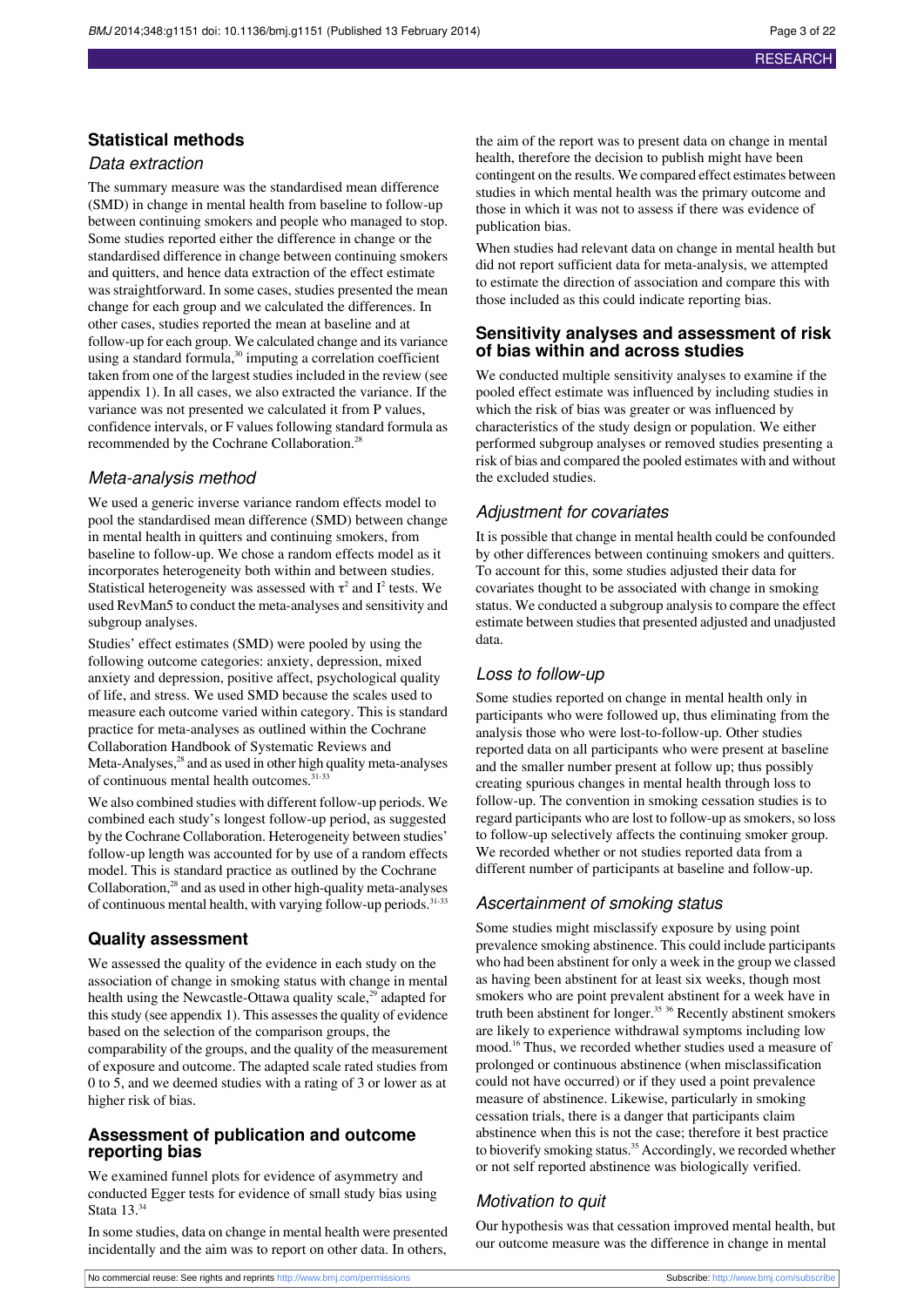health between those who stopped smoking and those who continued. It could be that such a difference would be evident if those who continued smoking had a worsening in mental health rather than those who stopped experiencing an improvement. Trying and failing to quit could worsen mental health, and some studies in the review derived data from smoking cessation trials. In these trials, all continuing smokers had tried but failed to achieve abstinence, and this disappointment could lead to worse mental health. In population cohorts, however, many continuing smokers would not have tried to achieve abstinence and therefore not have experienced this failure. We therefore classified studies as selected or not selected by motivation to quit. Populations in which participants were not selected by motivation to quit were less likely to create this spurious difference between quitters and continuing smokers.

#### Psychotherapeutic component within cessation intervention

Having a psychotherapeutic intervention can improve mental health. Some smoking cessation interventions include mood management. Successful quitters often attend smoking cessation clinics, while relapsers cease attending, meaning that one group might have had more counselling than the other. We searched for the trial protocols and main report of the outcomes of all smoking cessation intervention trials in which counselling had taken place to assess whether mood management was part of this.

#### **Additional analyses**

#### Clinical population comparison

The studies included in the review enrolled the general population, pregnant women, or patients who were postoperative, had a chronic physical condition, a psychiatric condition, or chronic psychiatric or physical conditions. We examined whether there was evidence of a difference in effect size between these populations.

#### Study design

Our hypothesis was that stopping smoking improved mental health but any association between cessation and improved mood could be caused by reverse causation—that is, that improved mood caused successful cessation. The studies in this review fell into two groups: those recruiting a general population of smokers and those in which all participants were enrolled in smoking cessation trials. In trials, all participants attempted to quit and therefore the decision to quit was not contingent on mood. Secondary analyses from trials therefore exclude reverse causation.

#### Length of follow-up

We also examined whether there was evidence of a difference in effect estimate between studies in which change in mental health was assessed from six weeks to six months or more than six months after baseline.

#### **Results**

## **Study selection**

The database and reference list searches resulted in 13 050 references. After initial screening we assessed 219 full text articles for eligibility, of which 166 were excluded before data extraction. Twenty seven were then excluded during data

extraction (see tables B and C in appendix 1 for details), 15 of which provided sufficient descriptions to include in a narrative synthesis of the direction and/or significance of change in mental health. We included 26 studies in the meta-analyses and for six of these studies authors supplied additional data (fig1[⇓\)](#page-19-0) (the full reference list is in appendix 1).

#### **Outcome categories**

The included studies examined six different measures of mental health: anxiety, depression, mixed anxiety and depression, positive affect, psychological quality of life, and stress (appendix  $2)$ 

#### **Extraction**

Several studies presented data on more than one outcome. Sixteen effect estimates were calculated from groups' mean mental health scores, which were reported at both baseline and follow-up. Seven were calculated from studies that presented each groups' mean change in mental health score from baseline to follow-up. Two were calculated from a non-standardised difference in change. Three were extracted from other types of effect estimates.

#### **Study characteristics**

Eleven of the studies were cohort studies, 14 were secondary analyses of cessation interventions, and one was a randomised trial. Study enrolment included the general population (14 studies), populations living with a chronic physical condition (three), pregnant women (two), postoperative patients (one), people with either a chronic physical and/or psychiatric condition (two), and people with psychiatric conditions (four). The median age was 44, and on average 48% were men. On average, participants smoked 20 cigarettes a day and scored 5.4 on the Fagerström test for nicotine dependence, indicating moderate dependence. The median length of follow up was six months (appendix 2 and 3).

In 11 studies, abstinence was measured as continuous abstinence from a point soon after baseline assessment, and in 18 studies abstinence was biologically verified. In seven studies participants received a psychological intervention as part of the cessation intervention. In 17 studies participants were motivated to quit (appendix 4).

#### **Study quality**

Twenty studies had high quality scores on the Newcastle-Ottawa scale, and five had medium to low scores; for one study there was insufficient information to determine a score (conference abstract).

#### **Results of meta-analyses**

#### **Anxiety**

Four studies reported change in anxiety from baseline to follow-up, with follow-ups ranging from seven weeks to 12 months (median six months). Compared with continuing to smoke, quitting smoking was associated with a significant decrease in anxiety from baseline to follow-up (standardised mean difference (SMD) −0.37, 95% confidence interval −0.70 to −0.03; P=0.03). There was substantial statistical heterogeneity between studies  $(I^2=71\%;$  fig 2 $\vert\vert$ ).<sup>28</sup>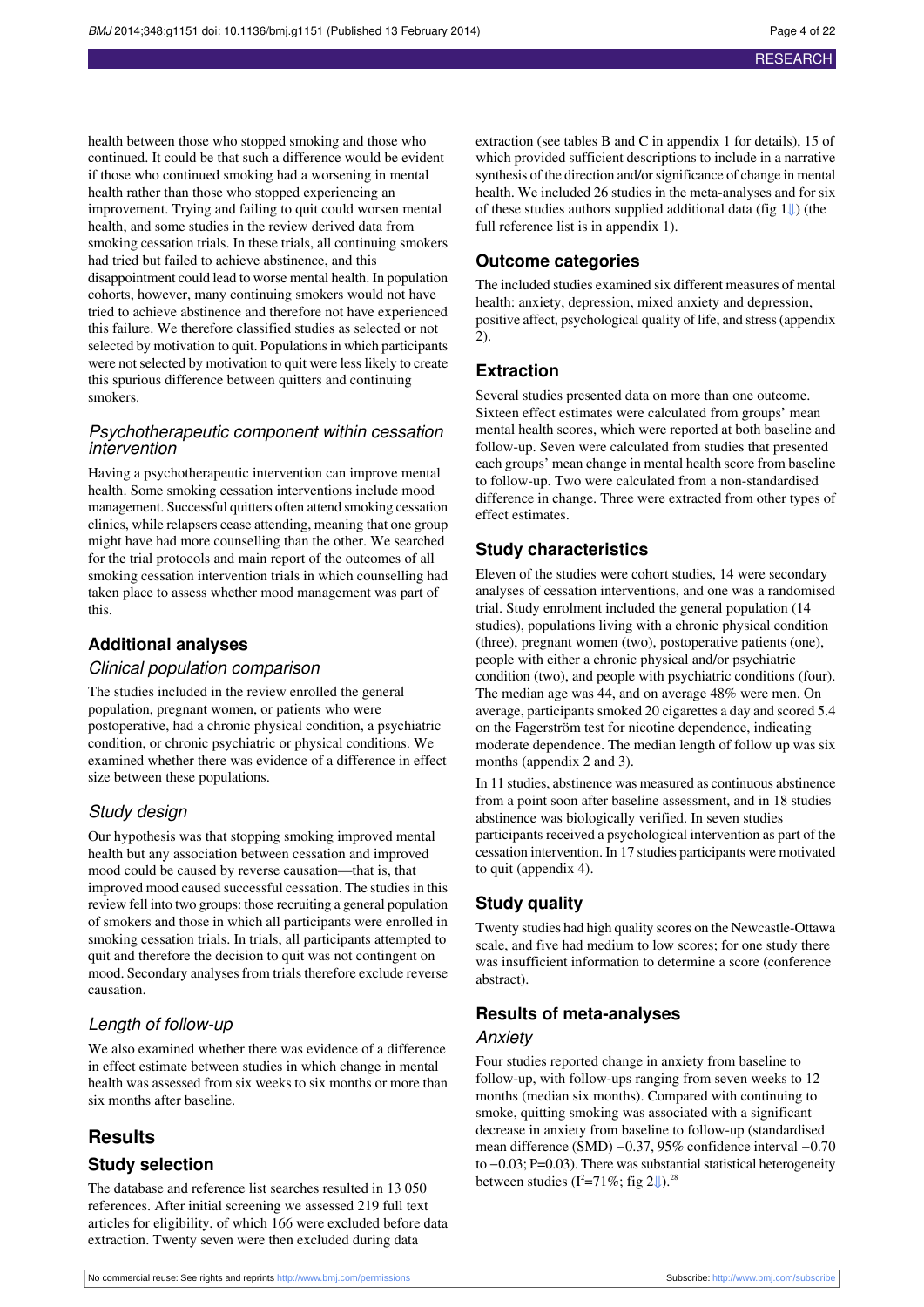#### Mixed anxiety and depression

Five studies reported change in mixed anxiety and depression from baseline to follow-up, with follow-up ranging from three months to six years (median six months). Compared with continuing to smoke, quitting smoking was associated with a significant decrease in mixed anxiety and depression from baseline to follow-up (SMD −0.31, 95% confidence interval  $-0.47$ to  $-0.14$ ; P<0.001; I<sup>2</sup>=0%; fig 2↓).

#### Depression

Ten studies reported change in depression from baseline to follow-up, with follow-up ranging from 11 weeks to five years (median 12 months). Compared with continuing to smoke, quitting smoking was associated with a significant decrease in depression from baseline to follow-up (SMD −0.25, 95% confidence interval  $-0.37$  to  $-0.12$ ; P<0.001; I<sup>2</sup>=30%; fig 2↓).

#### Stress

Three studies reported change in stress from baseline to follow-up, with follow-up ranging from six months to six years (median 12 months). Compared with continuing to smoke, quitting smoking was associated with a significant decrease in stress (SMD −0.27, 95% CI −0.40 to −0.13; P<0.001) from baselineto follow-up ( $I^2=0\%$ ; fig 2 $\downarrow$ ).

## Psychological quality of life

Eight studies reported change in psychological quality of life from baseline to follow-up, with follow-ups ranging from two months to nine years (median 12 months). Compared with continuing to smoke, quitting smoking was associated with a significant improvement in psychological quality of life from baseline to follow-up (SMD 0.22, 95% confidence interval 0.09 to 0.36; P<0.001). There was moderate statistical heterogeneity between studies ( $I^2$ =63%; fig 3 $\downarrow$ ).<sup>28</sup>

## Positive affect

Three studies reported change in positive affect from baseline to follow-up, with follow-ups ranging from three months to four years (median 12 months). Compared with continuing to smoke, quitting smoking was associated with a significant increase in positive affect from baseline to follow-up (SMD 0.40, 95% confidenceinterval 0.09 to 0.71; P=0.01;  $I^2$ =49%; fig 3 $\downarrow$ ).

#### **Sensitivity and subgroup analyses**

We conducted numerous sensitivity and subgroup analyses to investigate clinical and methodological heterogeneity and to investigate risk of bias within and across studies.

## Study quality

Removal of studies with medium to low scores on the Newcastle-Ottawa scale did not greatly change the summary estimates (table1[⇓\)](#page-9-0).

## Publication and outcome reporting bias

There were sufficient studies to create funnel plots for anxiety, depression, mixed anxiety and depression, and psychological quality of life. The plots were symmetrical for depression, anxiety, and mixed anxiety and depression and asymmetrical for psychological quality of life. Egger tests indicated that small studies measuring psychological quality of life provided larger effect estimates than studies with larger samples (P=0.017). Seven out of eight of the pooled studies, however, had sample

sizes ranging from 34 to 323. Thus, the result of the Egger test is likely influenced by the only large study (Sarna 2008, see appendix 1), which analysed data from 11 809 participants, and accounted for 25.7% of the pooled effect estimate. There was no evidence of small study bias for studies that measured anxiety (P=0.184), depression (P=0.064), mixed anxiety and depression (P=0.307), positive affect (P=0.179), or stress (P=0.705).

In 20 of the 26 studies, the main aim was to report on change in mental health and the decision to publish could have been contingent on the strength or significance of the finding (appendix 4). The main aim of the six other studies was to report on other outcomes, and they reported only psychological quality of life and positive affect. Subgroup analysis showed no evidence of a difference in effect between studies that did not primarily report on change in mental health and those that did so for psychological quality of life (P=0.19) and positive affect (P=0.14). One of the 26 studies showed evidence of multiple testing and selectively reported the only significant result (appendix 4).

## Results of narrative synthesis

We excluded 15 studies because there were insufficient data to extract an effect size or its variance, despite contact with the authors (see table C in appendix 1). Nine of the 15 studies reported on the significance of the difference in change between quitters and continuing smokers (see table D in appendix 1): three reported no significant difference, five favoured quitters, and one study showed a difference favouring continuing smoking. Of the nine studies, seven reported that mental health improved in quitters, one showed no change, and one showed a worsening in mental health for quitters. Five of nine studies reported information on change in mental health for continuing smokers; three studies reported that mental health had worsened at follow-up and two reported that it had improved.

## Adjustment for covariates

Two studies supplying estimates for three outcomes (anxiety, depression, and positive affect) provided effect sizes of the difference in change in mental health both unadjusted and adjusted for confounders. The confounders included demographics, information pertaining to tobacco consumption, and/or treatment allocation. Comparison of these estimates indicates that adjustment did not greatly change the results (table  $2 \mathbb{U}$ ).

We also compared the summary effect estimates from studies that supplied only unadjusted effect estimates with studies that supplied only adjusted effect estimates. Studies adjusted for several potential confounders. For anxiety one study adjusted for covariates, for depression four studies adjusted for covariates, for psychological quality of life five studies adjusted for covariates, for positive affect two studies adjusted for covariates, and for stress and mixed anxiety and depression no studies adjusted for covariates. The effect sizes were similar for studies that did and did not adjust for covariates for all outcomes except anxiety. Studies that adjusted for covariates showed a significantly bigger difference between quitters and smokers than those that did not adjust (table [3⇓](#page-11-0)).

#### Loss to follow-up

Twelve of the 26 studies reported means at baseline on a larger number than contributed to the mean at follow-up. Removal of these 12 did not greatly change the effect estimates (table [4⇓](#page-12-0)).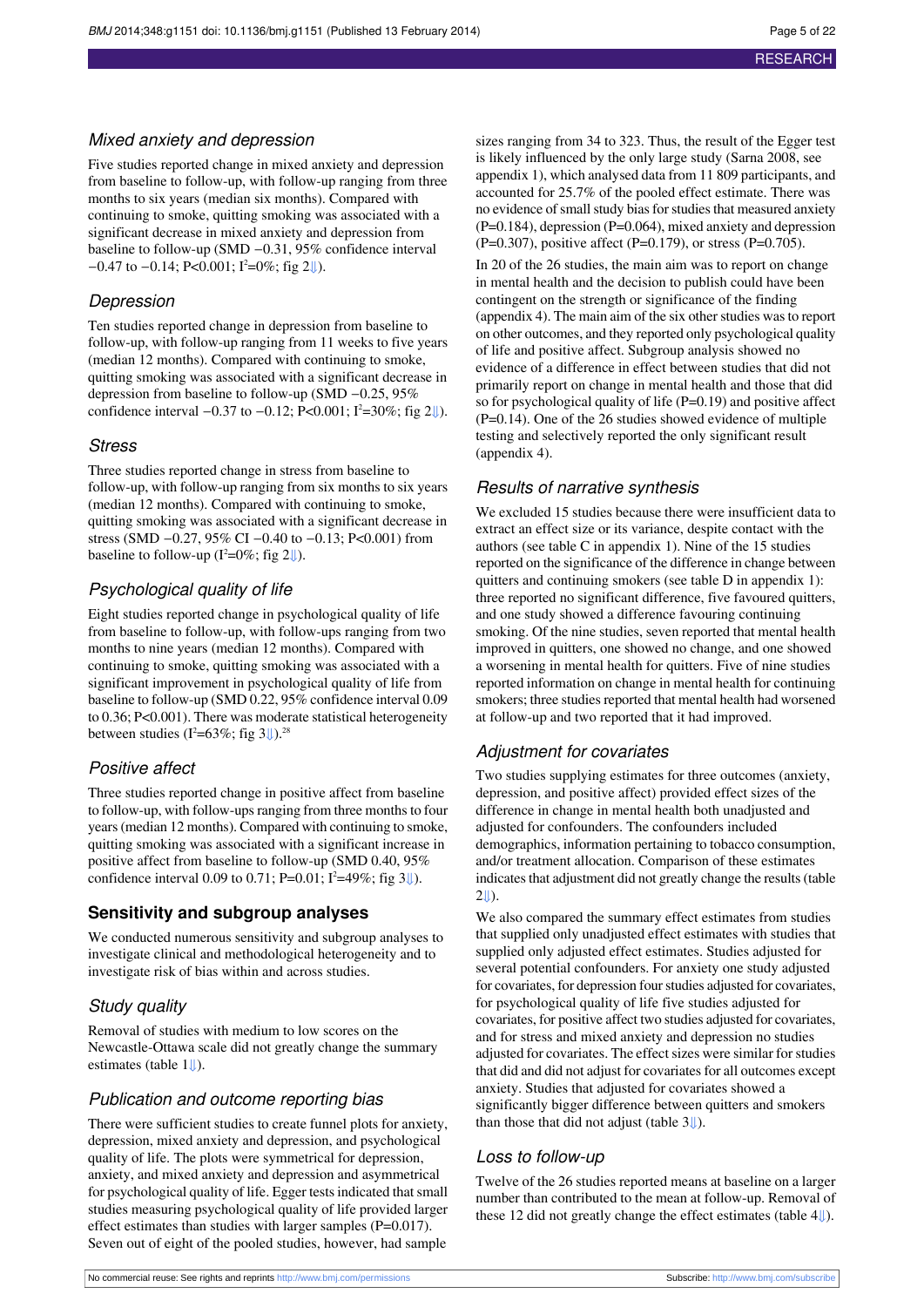#### Ascertainment of smoking status

Eleven studies did not report continuous abstinence, classification of smoking status was not clear in four studies, and eight did not biochemically confirm abstinence; exclusion of these did not change the results (table5[⇓\)](#page-13-0).

#### Motivation to quit

In a subgroup analysis we compared the 16 studies in which participants were all attempting to quit with the 10 studies in which participants were not selected by motivation to quit. There was no evidence of subgroup differences (table [6⇓](#page-14-0), suggesting that deterioration in mental health as a reaction to failing to quit was an unlikely cause of the difference between quitters and continuing smokers.

#### Psychotherapeutic component within cessation intervention

Seven studies included a psychotherapeutic element in the cessation intervention to help participants manage symptoms of anxiety or low mood. Removal of these studies did not greatly change the summary estimate (table7[⇓\)](#page-15-0).

#### **Additional analyses**

#### Comparison of clinical population

Fourteen studies enrolled smokers from the general population, four enrolled patients with psychiatric disorders, three enrolled patients with chronic physical conditions, two enrolled patients with either psychiatric or physical conditions, two enrolled pregnant women, and one enrolled patients after surgery. There was no evidence that the effect size differed across these different clinical populations (table8[⇓\)](#page-16-0).

We were especially interested in the population with psychiatric disorders, and data were available on change in depression, mixed anxiety and depression, and positive affect. The effect estimates for this subgroup compared with the general population were −0.39 (95% confidence interval −0.63 to −0.14) versus −0.30 (−0.48 to −0.12) for depression; −0.21 (−1.07 to 0.65) versus −0.32 (−0.53 to −0.11) for mixed anxiety and depression; 0.40 (−0.03 to 0.83) versus 0.15 (−0.01 to 0.30) for psychological quality of life; and 0.68 (0.24 to 1.12) versus 0.16 (−0.14 to 0.46) for positive affect.

#### Study design

Eleven studies were cohort studies, 14 were secondary analyses of cessation interventions, and one was a randomised trial. There was no evidence of subgroup differences between these study designs (table [9⇓](#page-17-0)).

#### Length of follow-up

The effect sizes were similar for studies that assessed mental health between six weeks and six months and those with follow-ups longer than six months (table1[0⇓\)](#page-18-0). We also ordered studies according to follow-up length in forest plots (figures 2 and  $3^2 \downarrow$ ), which indicated no clear chronological pattern in effect estimates.

## **Discussion**

There is consistent evidence that stopping smoking is associated with improvements in depression, anxiety, stress, psychological quality of life, and positive affect compared with continuing to smoke. The strength of association is similar for both the general population and clinical populations, including those with mental

health disorders. There is no evidence that methodological heterogeneity or short comings explained these associations nor is there substantial evidence of publication bias.

#### **Strength of the study**

The strengths of this study lay in the broad search terms that we used to retrieve literature, including hand searching to avoid missing available literature and also checking reference lists of included studies. We also contacted authors and calculated data from papers in which, in most cases, the data were not provided in a directly usable form.

In most included studies, the quality of measurement of exposure status—smoking—was adequate. Nearly half of the studies reported prolonged or continuous abstinence that was biologically verified; this removed the threat of misclassification of exposure. Sensitivity analysis showed no evidence that studies that assessed smoking in other ways could have altered the results. Inclusion of such studies would, in general, underestimate the true strength of the association. Likewise, assessment of outcome was good, with participants completing validated self reported mental health questionnaires before they stopped smoking and at follow-up. Assessors were, in that sense, blind to exposure status, and no study was set up primarily to investigate change in mental health on cessation.

Confounding is usually a major threat to the validity of most associations based on observational data. In this case, there was limited scope for confounding because we compared change within individuals between groups. Confounders associated with mental health at baseline and at follow-up will not affect the validity of association. Confounding will occur only if the strength or direction of association changes between baseline and follow-up and that change differs by exposure group (quitters and continuing smokers). The latter case is not so plausible. In support of this, adjustment for potential confounders, which were mostly factors associated with propensity to achieve cessation, had only small effects in the studies that reported such data. We consider that the data within each study are robust and the association is unlikely to arise through bias or confounding.

The validity of the review rests on whether the search retrieved appropriate literature. We aimed to retrieve a large number of cohort studies that might have contained data, even when this was not readily apparent. Doing so, we uncovered several studies that would have been missed if we had confined the search to studies that seemed to be about smoking cessation and mental health. In all cases, the data were derived from secondary analyses of studies investigating other hypotheses (for example, secondary analyses of cessation interventions, population cohorts). It could be that authors of similar studies analysed the data in the same way but found no association so might have chosen not to publish the data. We found one example when a study reported quantitative data only for the significant (and presumably stronger) association and did not report other non-significant associations. Other studies that reported on the association but not completely enough for us to assess quantitatively, however, seemed to give similar results to those in which the data were more clearly presented. Overall, we found little evidence of publication bias, but this cannot be excluded.

#### **Possible interpretations**

We believe that the data are valid and propose three possible explanations for the association. The first is that smoking cessation causes the improvement in mental health, the second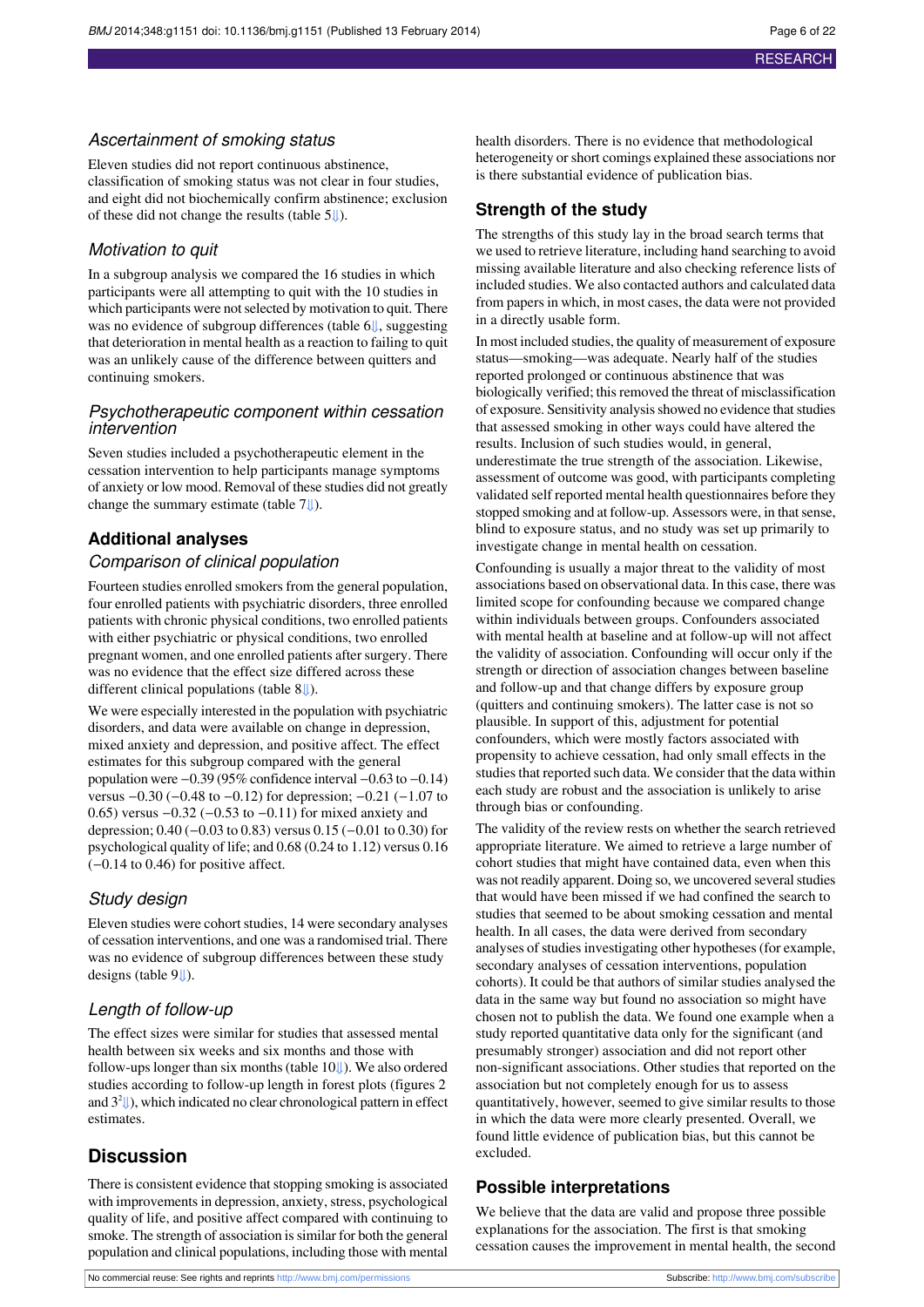is that improving mental health causes cessation, and the third is that a common factor explains both improved mental health and cessation. Observational data can never prove causality, but almost all we know about the harms of smoking and the benefits of cessation derive from observational studies as randomised trials to examine this have insurmountable ethical and practical difficulties.

Could a common factor explain both cessation and improved mental health? This supposes that a single factor—such as positive life events—can cause people to attempt or achieve cessation and improve mental health. As far as we know, there is no evidence that positive life events lead to sustained cessation. In addition, mental health outcomes were assessed anywhere from seven weeks to nine years after baseline, and it seems implausible that such events are associated with positive mental health changes during this entire period.

An obvious explanation for the association is that improvements in mental health prompt people to attempt cessation and that this explains the association. This is contradicted by the data, however. Over half the studies were secondary analyses of randomised trials. In these studies everyone attempted cessation and therefore the decision to quit was not contingent on change in mental health. Subgroup analyses that split data by whether they were derived from such trials or from population cohorts showed no evidence of a difference and a significant difference in change in smokers who quit compared with those who continued in the trial based analyses. Further data support the notion that cessation improves mood. In some but not all of the studies we could calculate the change in mental health in quitters and continuing smokers, rather than just the difference in the change as we have presented. We calculated the weighted mean change for both groups, though formal statistical analysis was not possible to compare groups (data available on request). These data indicate little change in mental health from baseline to follow-up in continuing smokers, while smokers who quit showed reductions in adverse mental health symptoms and improvements in positive affect and quality of life. One of the studies in the review was a trial in which participants were randomised to continue smoking or quit. Obviously adherence to this instruction was not absolute, but analysis of the data by trial arm showed a modest benefit of cessation compared with continuing to smoke. The trial was not powered to detect this difference and it was not significant, but it does provide further evidence to support the notion that stopping smoking leads to improvements in mental health.

Data from a systematic review of randomised trials support the notion that cessation improves mental health. Banham and Gilbody systematically reviewed eight trials of smoking cessation interventions in people with severe mental illnesses.<sup>37</sup> All trials that assessed psychological function typically used several scales at multiple times. Most showed no difference between active and control groups, but the two studies that reported significant differences favoured the intervention groups. Another study reported after this review randomised people with serious mental illness to cessation support or usual care. It showed that cessation support reduced readmissions for worsening mental illness.<sup>38</sup> These data do not directly estimate the effect of cessation on mental health because most people who were randomised to the intervention did not quit. But these findings, in people with serious mental illness, support the findings in our review that psychological outcomes improve on cessation.

#### **Possible mechanisms**

The hypothesis that cessation improves mood is supported by a plausible biological mechanism. Chronic tobacco smoking is associated with neuroadaptations in nicotinic pathways in the brain. Neuroadaptations in these pathways are associated with occurrence of depressed mood, agitation, and anxiety shortly after a cigarette is smoked.39-42 This is known as the withdrawal cycle and is marked by fluctuations in a smoker's psychological state throughout the day<sup>40 41</sup> and could worsen mental health.<sup>20</sup> A study reported that the neurological functioning of quitters returned to the same level as non-smokers by three weeks after cessation,<sup>43</sup> consistent with reports that withdrawal symptoms abate after a few weeks. $2<sup>1</sup>$  The misattribution hypothesis is that smokers attribute these symptoms as arising from stress or poor mental health and conclude from the ability of cigarettes to ameliorate these symptoms that cigarettes improve mental health.

Not all data, however, support this causal interpretation. An epidemiological study exploiting mendelian randomisation examined the causal link between current smoking and current anxiety and depression.<sup>44</sup> Although there was some evidence that smoking causes anxiety, the results as a whole did not support a causal link between smoking status and current mental health problems. These data argue against the misattribution hypothesis, whereby periods of psychological changes related to withdrawal from smoking are eliminated by neurological adaptation to permanent deprivation of nicotine.

If the associations we found in this review are causal then the effect size is clinically important. Fournier and colleagues meta-analysed trials of selective serotonin reuptake inhibitors and estimated the effect size.<sup>45</sup> For mild to severe depression the effect estimates ranged from −0.17 to −0.11; this is lower than the effect size for smoking cessation. A meta-analysis of 34 randomised controlled trials assessed the effect of antidepressants on generalised anxiety disorder.<sup>46</sup> These effect estimates ranged from −0.23 (−0.43 to −0.13) to −0.50 (−0.77 to −0.23); this is similar to smoking cessation at −0.37. This result is particularly important in view of our findings in patients with psychiatric disorders. There was no evidence that the effect size differed between population subgroups based on clinical diagnosis, and the effect on depression, psychological quality of life, and positive affect was significant in people who had mental disorders. These data should reassure doctors treating patients with mental illness that cessation is unlikely to exacerbate their symptoms and might indeed be therapeutic.

We recommend that future studies investigating the association between stopping smoking and change in mental health should use statistical techniques that can strengthen the causal inferences that could be drawn from observational research. Propensity score matching can be used to balance the distribution of baseline covariates that could influence disposition to group membership (smoking status). In addition, mendelian randomisation can be used as an instrumental variable approach by using genes that have a common association with change in mental health and smoking status.

#### **Conclusions**

Whether or not smoking cessation directly causes the observed improvement in mental health, there are direct clinical implications. Smokers can be reassured that stopping smoking is associated with mental health benefits. This could also overcome barriers that clinicians have toward intervening with smokers with mental health problems. Furthermore, challenging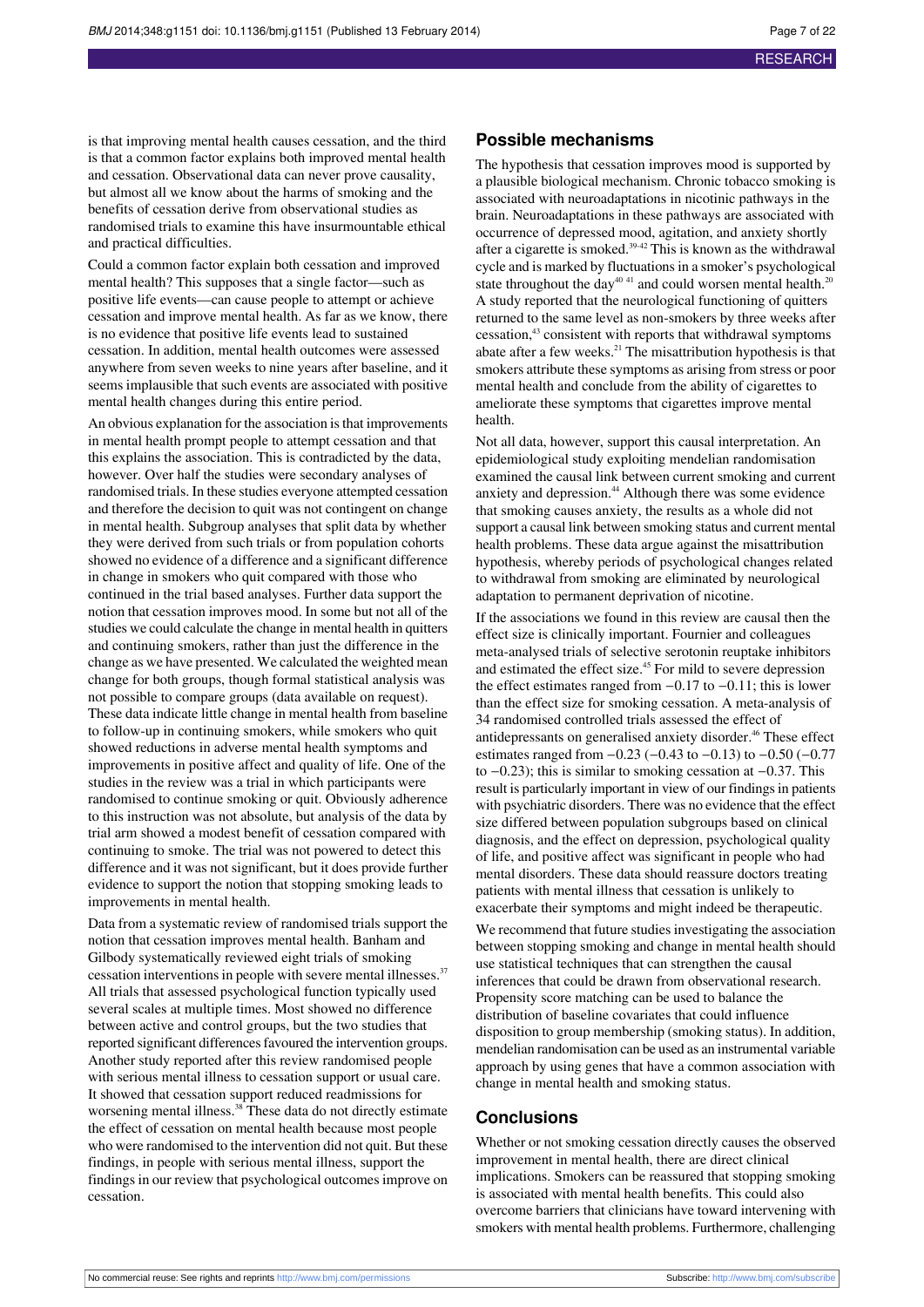the widely held assumption that smoking has mental health benefits could motivate smokers to stop.

The work was undertaken by the UK Centre for Tobacco and Alcohol Studies, a UK Clinical Research Collaboration, Public Health Research: Centre of Excellence. We thank Yen Fu Chen (research fellow, School of Health and Population Sciences, University of Birmingham) and Taina Taskila (senior researcher, Work Foundation Alliance Limited).

Contributors: GT was involved in study design, systematic search, pilot of data extraction form, title/abstract scanning, obtaining full text, determining eligibility of articles, correspondence with authors of eligible papers, quality checks of included articles, data extraction, data synthesis/analysis, data interpretation, literature search, and writing manuscript and appendix 1. AMcN was involved in study design, pilot of data extraction form, determining eligibility of articles, quality checks of included articles, data extraction, data interpretation, literature search, and writing manuscript and appendix 1. AG was involved in determining eligibility of articles, data extraction, data synthesis/analysis, data interpretation, and writing manuscript and appendix 1. AF was involved in data synthesis/analysis, data interpretation, writing manuscript and appendix 1. NL-H was involved in title/abstract scanning and writing manuscript. PA was involved in study design, systematic search, pilot data of extraction form, title and abstract scanning, determining eligibility of articles, quality checks of included articles, data extraction, data synthesis/analysis, data interpretation, literature search, writing manuscript and appendix 1. GT and PA are guarantors.

Funding: This study was funded by a National Coordinating Centre for Research Capacity Development scholarship. Funding from British Heart Foundation, Cancer Research UK, Economic and Social Research Council, Medical Research Council, and the Department of Health, under the auspices of the UK Clinical Research Collaboration, is gratefully acknowledged. GT is funded by a National Coordinating Centre for Research Capacity Development scholarship. NL-H is funded by a research grant awarded by the National Institute for Health Research Health Technology Assessment HTA programme (09/110/01).

Competing interests: All authors have completed the ICMJE uniform disclosure form at [www.icmje.org/coi\\_disclosure.pdf](http://www.icmje.org/coi_disclosure.pdf) and declare: GT has received grants and personal fees from a National Coordinating Centre for Research Capacity Development scholarship, during the conduct of the study; and personal fees from UK Centre for Tobacco and Alcohol Studies, outside the submitted work. AMcN has received grants from UK Centre for Tobacco and Alcohol Studies, outside the submitted work. AF has received grants from National Prevention Research Initiative, during the conduct of the study; and sat on the professional development group for NICE guidance on stopping smoking in secondary care. NL-H has received personal fees from manufacturers of smoking cessation aids, outside the submitted work; and manages an NIHR HTA funded trial of nicotine patch preloading. The nicotine patches for the trial are provided free of charge by GlaxoSmithKline (GSK). GSK have no other involvement in the trial. PA has received personal fees from Pfizer, grants and personal fees from McNeil, outside the submitted work.

Ethical approval: None required.

Data sharing: Statistical formulas and dataset are available from corresponding authors.

Transparency: GT affirms that the manuscript is an honest, accurate, and transparent account of the study being reported; that no important aspects of the study have been omitted; and that any discrepancies from the study as planned (and, if relevant, registered) have been explained.

World Health Organization. WHO report on the global tobacco epidemic. WHO, 2011. 2 Lightwood J, Collins D, Lapsley H, Novotny T. Tobacco control in developing countries. Section 1: Tobacco use and its consequences: estimating the costs of tobacco use. World Bank, 2000.

- 3 US Department of Health and Human Services. The health consequences of smoking: a report of the Surgeon General. US Department of Health and Human Services, 2004.
- US Department of Health and Human Services. The health benefits of smoking cessation US Department of Health and Human Services, 1990.
- 5 Pirie K, Peto R, Reeves G, Green J, Beral V. The 21st century hazards of smoking and benefits of stopping: a prospective study of one million women in the UK. Lancet 2013;381:133-41.
- 6 Zhou X, Nonnemaker J, Sherrill B, Gilsenan A, Coste F, West R. Attempts to quit smoking and relapse: factors associated with success or failure from the ATTEMP cohort study. Addict Behav 2009;34:365-73.
- McEwen A, West R, McRobbie H. Motives for smoking and their correlates in clients attending Stop Smoking treatment services. Nicotine Tob Res 2008;10:843-50.
- 8 Fidler JA, West R. Self-perceived smoking motives and their correlates in a general population sample. Nicotine Tob Res 2009;11:2009.
- 9 Lerman C, Audrain J, Orleans CT, Boyd R, Gold K, Main D, et al. Investigation of mechanisms linking depressed mood to nicotine dependence. Addict Behav 1996;21:9-19.
- 10 Thompson B, Thompson LA, Thompson J, Fredickson C, Bishop S. Heavy smokers: a qualitative analysis of attitudes and beliefs concerning cessation and continued smoking. Nicotine Tob Res 2003;5:923-33.
- 11 Kerr S, Watson H, Tolson D, Lough M, Brown M. Smoking after the age of 65 years: a qualitative exploration of older current and former smokers' views on smoking, stopping smoking, and smoking cessation resources and services. Health Soc Care the Com 2006;14:572-82.
- 12 Lawn S, Pols R, Barber J. Smoking and quitting: a qualitative study with community-living psychiatric clients. Soc Sci Med 2002;54:93-104.
- 13 Clancy N, Zwar N, Richmond R. Depression, smoking and smoking cessation: a qualitative study. Fam Pract 2013;30:587-92.
- 14 West R, McEwen A, Bolling K, Owen L. Smoking cessation and smoking patterns in the eneral population: a 1 year follow-up. Addiction 2001;96:891-902.
- 15 Ferguson J, Bauld L, Chesterman J, Judge K. The English smoking treatment services: one-year outcomes. Addiction 2005;100:59-69.
- 16 Coulthard M, Farrell M, Singleton N, Meltzer H. Tobacco, alcohol and drug use and mental health. Office for National Statistics, 2002.
- 17 Royal College of Physicians, Royal College of Psychiatrists. Smoking and mental health. Royal College of Physicians, 2013.
- 18 Kendler K, Neale M, MacLean C, Heath A, Eaves LJ, Kessler RC. Smoking and major depression: a causal analysis. Arch Gen Psychiatry 1993;50:36-43.
- 19 Khantzian EJ. The self-medication hypothesis of substance use disorders: reconsideration and recent applications. Harv Rev Psychiatry 1997;4:231-44.
- 20 Parrott AC. Does cigarette smoking cause stress? Am Psychol 1999;54:817-20.
	- 21 Hughes JR. Effects of abstinence from tobacco: valid symptoms and time course. Nicotine Tob Res 2007;9:315-27.
	- 22 Guthrie SK, Ni L, Zubieta JK, Teter CJ, Domino EF. Changes in craving for a cigarette and arterial nicotine plasma concentrations in abstinent smokers. Prog NeuroPsychopharmacol Biol Psychiatry 2004;28:617-23.
	- 23 McNally L, Oyefeso A, Annan J, Perryman K, Bloor R, Freeman S, et al. A survey of staff attitudes to smoking-related policy and intervention in psychiatric and general health care settings. J Public Health 2006;28:192-6.
	- 24 Johnson JL, Moffat BM, Malchy LA. In the shadow of a new smoke free policy: A discourse analysis of health care providers' engagement in tobacco control in community mental health. Int J Mental Health Syst 2010;4:23.
	- 25 Chang CK, Hayes RD, Perera G, Broadbent MT, Fernandes AC, Lee WE, et al. Life expectancy at birth for people with serious mental illness and other major disorders from a secondary mental health care case register in London. PloS one 2011;6:e19590.
	- 26 Moher D, Liberati A, Tetzlaff J, Altman DG, PRISMA Group. Preferred reporting items for systematic reviews and meta-analyses: the PRISMA Statement. PLoS Medicine 2009;6:e1000097.
- 27 Stroup DF, Berlin JA, Morton SC, Olkin I, Williamson GD, Rennie D, et al. Meta-analysis of observational studies in epidemiology. JAMA 2000;283:2008-12.
- 28 Higgins J, Green S. Cochrane handbook for systematic reviews of interventions Version 5.1.0. Cochrane Collaboration, 2011.
- 29 Wells G, Shea B, O'Connell D, Peterson J, Welch V, Losos M, et al. The Newcastle-Ottawa scale (NOS) for assessing the quality of nonrandomised studies in meta-analyses. Ottawa Health Research Institute, 2010.
- 30 Follmann D, Elliott P, Suh I, Cutler J. Variance imputation for overviews of clinical trials with continuous response. J Clin Epidemiol 1992;45:769-73.
- 31 Smith C, Hay PP, MacPherson H. Acupuncture for depression. Cochrane Database Syst Rev 2010;1:CD004046.
- 32 Hunot V, Churchill R, Teixeira V, Silva-de LM. Psychological therapies for generalised anxiety disorder. Cochrane Database Syst Rev 2007;1:CD001848.
- 33 Bower P, Kontopantelis E, Sutton A, Kendrick T, Richards DA, Gilbody S, et al. Influence of initial severity of depression on effectiveness of low intensity interventions: meta-analysis of individual patient data. BMJ 2013;346:f450.
- 34 Egger M, Smith GD, Schneider M, Minder C. Bias in meta-analysis detected by a simple, graphical test. BMJ 1997;315:629-34.
- 35 Hughes JR, Keely JP, Niaura RS, Ossip-Klein DJ, Richmond RL, Swan GE. Measures of abstinence in clinical trials: issues and recommendations. Nicotine Tob Res 2003;5:13-25.
- 36 Hughes JR, Carpenter MJ, Naud S. Do point prevalence and prolonged abstinence measures produce similar results in smoking cessation studies? A systematic review. Nicotine Tob Res 2010;12:756-62.
- 37 Banham L, Gilbody S. Smoking cessation in severe mental illness: what works? Addiction 2010;105:1176-89.
- 38 Prochaska J, Hall S, Delucchi K, Hall S. Efficacy of initiating tobacco depender in inpatient psychiatry: a randomised controlled trial. Am J Public Health 2013 Aug 15, e-pub ahead of print.
- 39 Wang H, Sun X. Desensitized nicotinic receptors in brain. Brain Res Rev 2005;48:420-37.
- 40 Benowitz NL. Nicotine addiction. Prim Care 1999;26:611-31.<br>41 Benowitz NL. Nicotine addiction. N Engl J Med 2010:362:22
- 41 Benowitz NL. Nicotine addiction. N Engl J Med 2010;362:2295.<br>42 Mansvelder HD, McGehee DS, Cellular and synaptic mechanis
- 42 Mansvelder HD, McGehee DS. Cellular and synaptic mechanisms of nicotine addiction. J Neurobiol 2002;53:606-17.
- 43 Mamede M, Ishizu K, Ueda M, Mukai T, Lida Y, Kawashima H, et al. Temporal change in human nicotinic acetylcholine receptor after smoking cessation: 5IA SPECT study. J Nucl Med 2007;48:1829-35.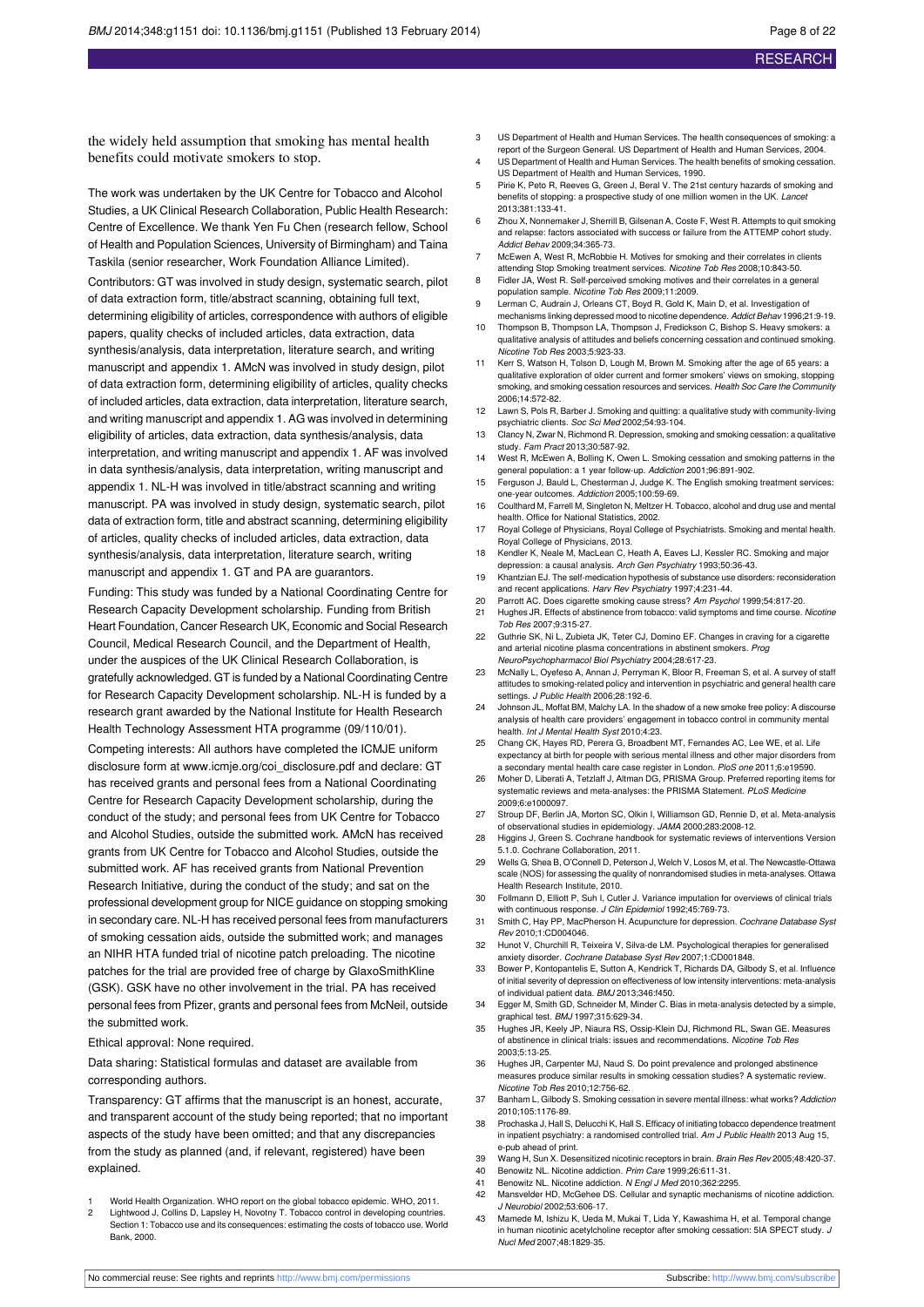#### **What is already known on this topic**

Many smokers want to stop but continue smoking as they believe smoking has mental health benefits In addition, health professionals are reluctant to deal with smoking in people with mental disorders in case stopping smoking worsens mental health

#### **What this study adds**

Smoking cessation is associated with an improvement in mental health in comparison with continuing to smoke

The effect estimates are equal or larger to those of antidepressant treatment for mood disorders

- 44 Bjorngaard JH, Gunnell D, Elvestad MB, Davey-Smith G, Skorpen F, Krokan H, et al. The causal role of smoking in anxiety and depression: a Mendelian randomization analysis of<br>the HUNT study. *Psychol Med* 2013;43:711-9.
- 45 Fournier JC, DeRubeis RJ, Hollon SD, Dimidjian S, Amsterdam JD, Shelton RC, et al. Antidepressant drug effects and depression severity. JAMA 2010;303:47-53.
- 46 National Institute for Health and Clinical Excellence. Generalised anxiety disorder in adults: management in primary, secondary and community care. NICE, 2011.

**Accepted:** 21 January 2014

#### Cite this as: BMJ 2014;348:g1151

This is an Open Access article distributed in accordance with the Creative Commons Attribution Non Commercial (CC BY-NC 3.0) license, which permits others to distribute, remix, adapt, build upon this work non-commercially, and license their derivative works on different terms, provided the original work is properly cited and the use is non-commercial. See:<http://creativecommons.org/licenses/by-nc/3.0/>.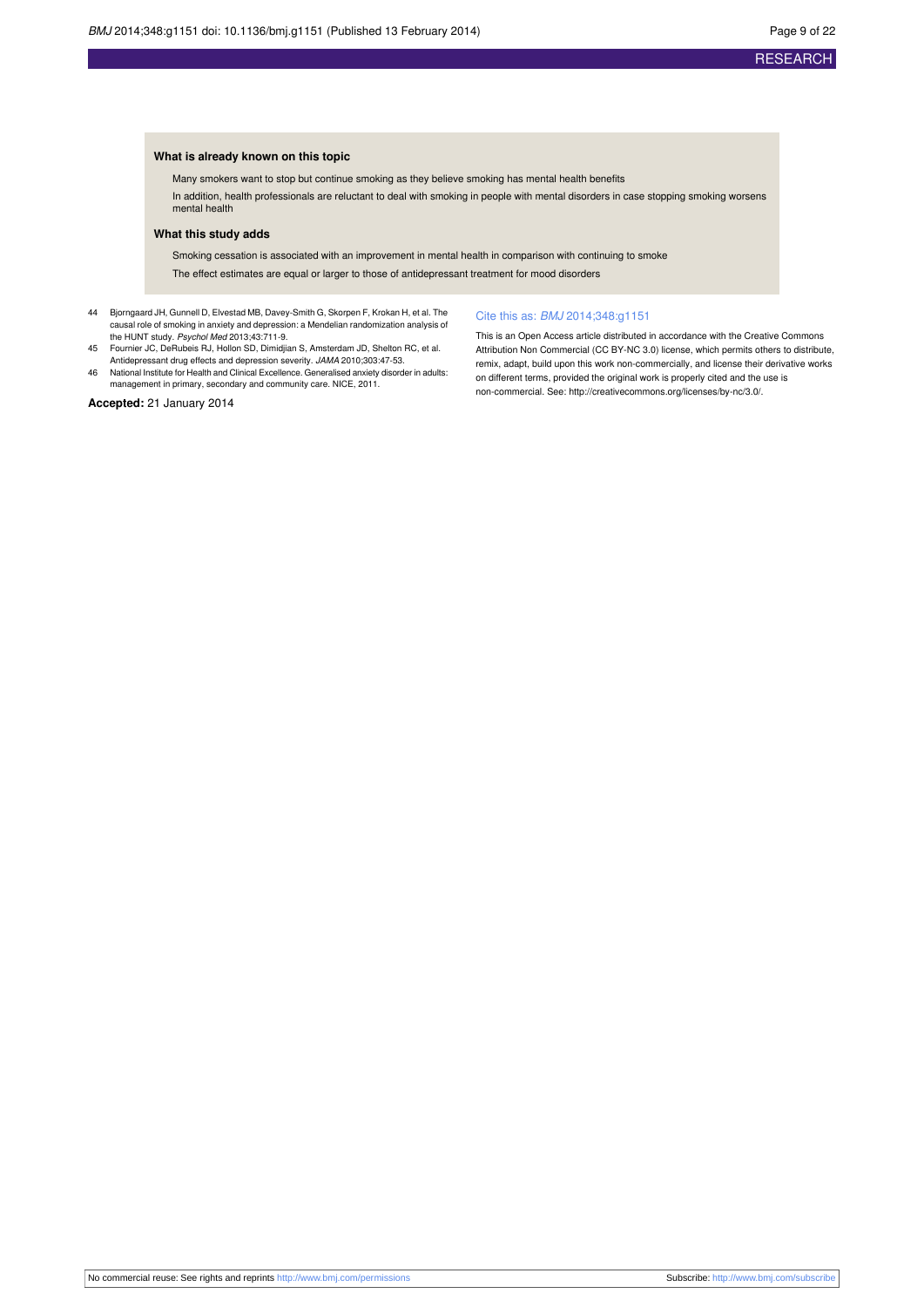# **Tables**

<span id="page-9-0"></span>**Table 1| Effect of smoking cessation on mental health. Sensitivity analysis after removal of studies of low quality (medium-low scores on Newcastle-Ottawa scale)**

|                        |                        | Standardised mean difference (95% CI) |                                |  |
|------------------------|------------------------|---------------------------------------|--------------------------------|--|
| No of studies included | No of studies excluded | <b>Effect estimate</b>                | Original effect estimate       |  |
| 4                      | 0                      | $-0.37$ ( $-0.70$ to $-0.03$ )        | $-0.37$ ( $-0.70$ to $-0.03$ ) |  |
| 9                      |                        | $-0.29$ ( $-0.42$ to $-0.15$ )        | $-0.25$ ( $-0.37$ to $-0.12$ ) |  |
| 4                      |                        | $-0.36$ ( $-0.58$ to $-0.14$ )        | $-0.31$ ( $-0.47$ to $-0.14$ ) |  |
| 4                      | 4                      | $0.17$ (-0.02 to 0.35)                | $0.22$ (0.09 to 0.36)          |  |
|                        | 2                      | $0.68$ (0.24 to 1.12)                 | $0.40$ (0.09 to 0.71)          |  |
| 2                      |                        | $-0.23$ ( $-0.39$ to $-0.07$ )        | $-0.27$ ( $-0.40$ to $-0.13$ ) |  |
|                        |                        |                                       |                                |  |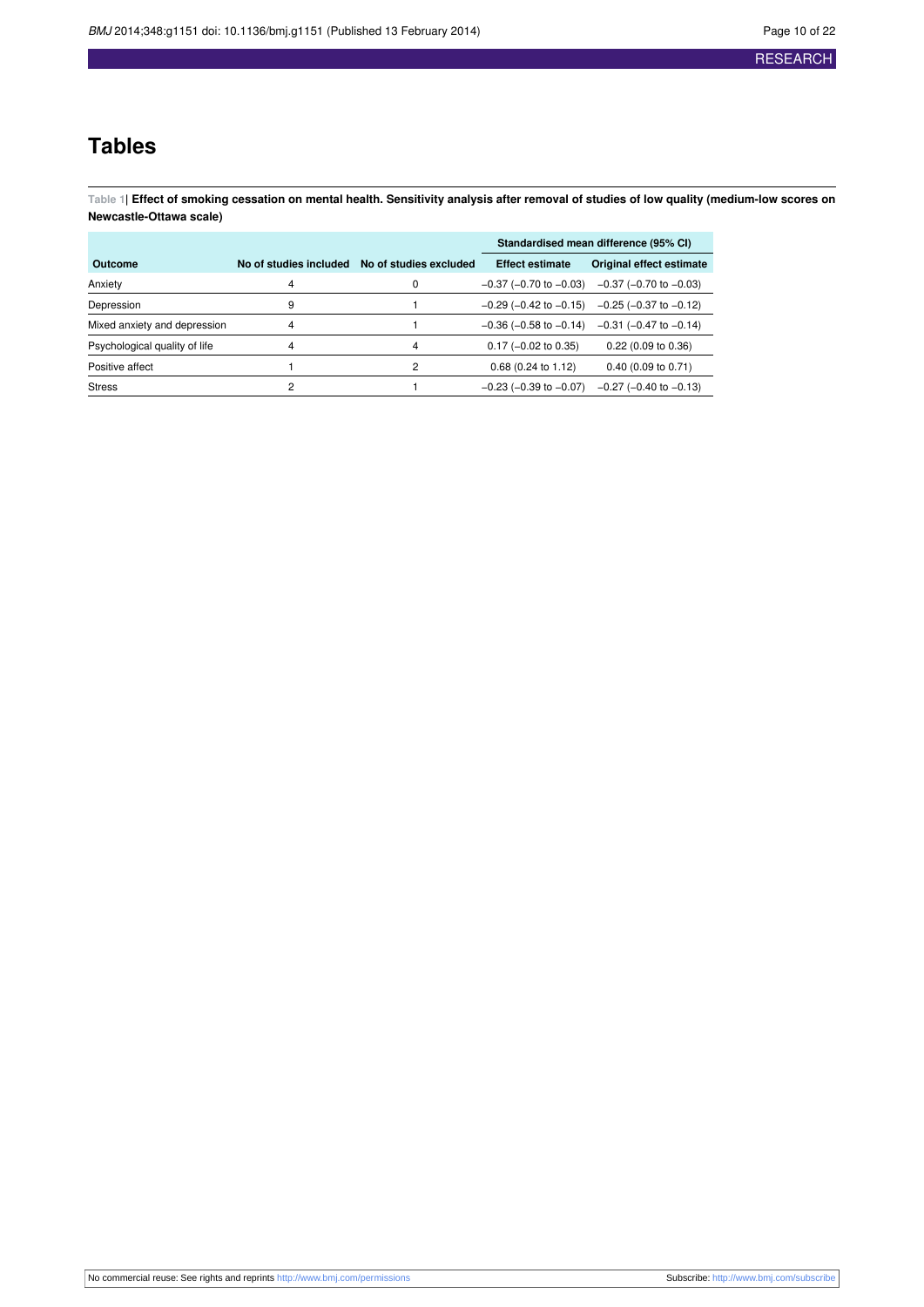<span id="page-10-0"></span>**Table 2| Effect of smoking cessation on mental health. Comparison of unadjusted and adjusted estimates from studies in which both were presented**

|                                                                                                                    |                                                                        |                                 |                                | Standardised mean difference (95% CI) |
|--------------------------------------------------------------------------------------------------------------------|------------------------------------------------------------------------|---------------------------------|--------------------------------|---------------------------------------|
| <b>Covariates adjusted for</b><br><b>Study</b>                                                                     |                                                                        | Outcome (measure)               | <b>Unadjusted estimate</b>     | <b>Adjusted estimate</b>              |
| Blalock (2008)*<br>Baseline CO expiration,<br>baseline nicotine withdrawal<br>score, treatment group<br>allocation | Beck's depression inventory                                            | $-0.54$ ( $-1.42$ to 0.34)      | $-0.58$ ( $-1.00$ to $-0.16$ ) |                                       |
|                                                                                                                    | Positive and negative affect<br>schedule (positive affect<br>subscale) | $0.59$ (-0.29 to 1.47)          | $0.68$ (0.24 to 1.12)          |                                       |
| McDermott (2012) <sup>+</sup>                                                                                      | Age, nicotine dependence, and<br>daily cigarette consumption           | State trait anxiety inventory-6 | $-0.62$ ( $-0.88$ to $-0.36$ ) | $-0.74$ ( $-1.00$ to $-0.48$ )        |

\*Blalock JA, Robinson JD, Wetter DW, Schreindorfer LS, Cinciripini PM. Nicotine withdrawal in smokers with current depressive disorders undergoing intensive smoking cessation treatment. Psychol Addict Behav 2008;22:122-8.

†McDermott M, Marteau T, Hollands G, Hankins M, Aveyard P. Change in anxiety following successful and unsuccessful attempts at smoking cessation: cohort study. Br J Psychiatry 2013;202:62-7. (Was in press in 2012.)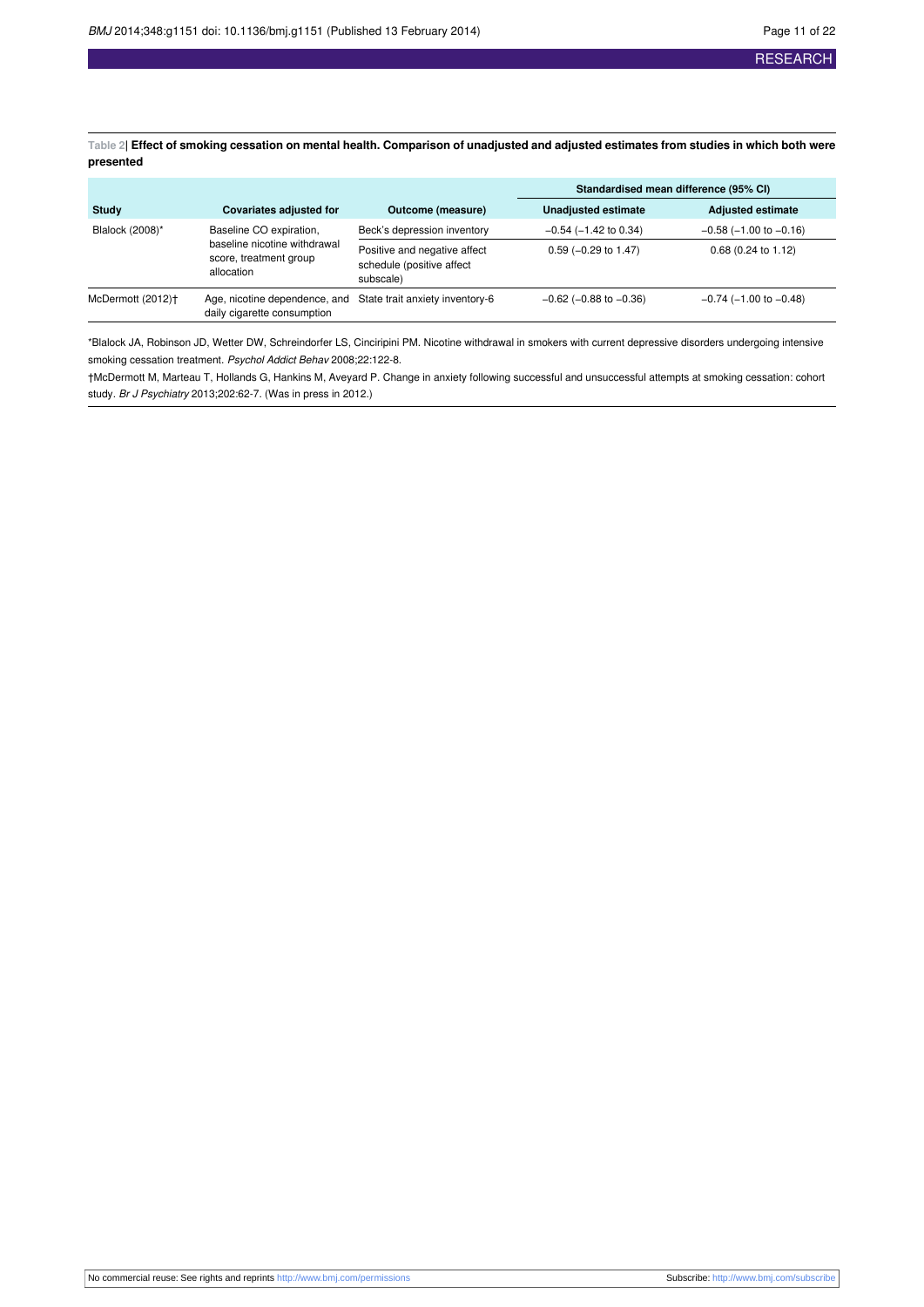<span id="page-11-0"></span>**Table 3| Effect of smoking cessation on mental health. Subgroup analysis with comparison of effect estimates between studies that did and did not adjust for covariates**

|                          | Standardised mean difference (95% CI)       | Test for subgroup              |                                |                        |
|--------------------------|---------------------------------------------|--------------------------------|--------------------------------|------------------------|
| <b>Outcome</b>           | <b>Original estimate</b>                    | <b>Adjusted estimate</b>       | Unadjusted estimate            | differences            |
| Anxiety*                 | $-0.37$ ( $-0.70$ to $-0.03$ )              | $-0.74$ ( $-1.00$ to $-0.48$ ) | $-0.34$ ( $-0.61$ to $-0.07$ ) | $x^2 = 4.40$ , P=0.04  |
|                          | (4 studies)                                 | $(1$ study)                    | (4 studies)                    |                        |
| Depression*              | $-0.25$ ( $-0.37$ to $-0.12$ ) (10 studies) | $-0.41$ ( $-0.65$ to $-0.17$ ) | $-0.15$ ( $-0.27$ to $-0.03$ ) | $x^2 = 3.49$ , P=0.062 |
|                          |                                             | (4 studies)                    | (7 studies)                    |                        |
| Mixed anxiety and        | $-0.31$ ( $-0.47$ to $-0.14$ )              | No data                        | $-0.31$ ( $-0.47$ to $-0.14$ ) | Not applicable         |
| depression               | (5 studies)                                 |                                | (5 studies)                    |                        |
| Positive affect          | $0.40$ (0.09 to 0.71)                       | $0.28$ (-0.02 to 0.57)         | $0.68$ (0.24 to 1.12)          | $x^2 = 2.22$ , P=0.14  |
|                          | (3 studies)                                 | (2 studies)                    | $(1$ study)                    |                        |
| Psychological quality of | $0.22$ (0.09 to 0.36)                       | $0.24$ (0.07 to 0.40)          | $0.22$ (-0.13 to 0.57)         | $x^2=0.01$ , P=0.92    |
| life                     | (8 studies)                                 | (5 studies)                    | (3 studies)                    |                        |
| <b>Stress</b>            | $-0.27$ ( $-0.40$ to $-0.13$ )              | No data                        | $-0.27$ ( $-0.40$ to $-0.13$ ) | Not applicable         |
|                          | (3 studies)                                 |                                | (3 studies)                    |                        |

\*Please note that for anxiety and depression some studies provided both adjusted and unadjusted estimates, so these were compared within corresponding subgroup analysis.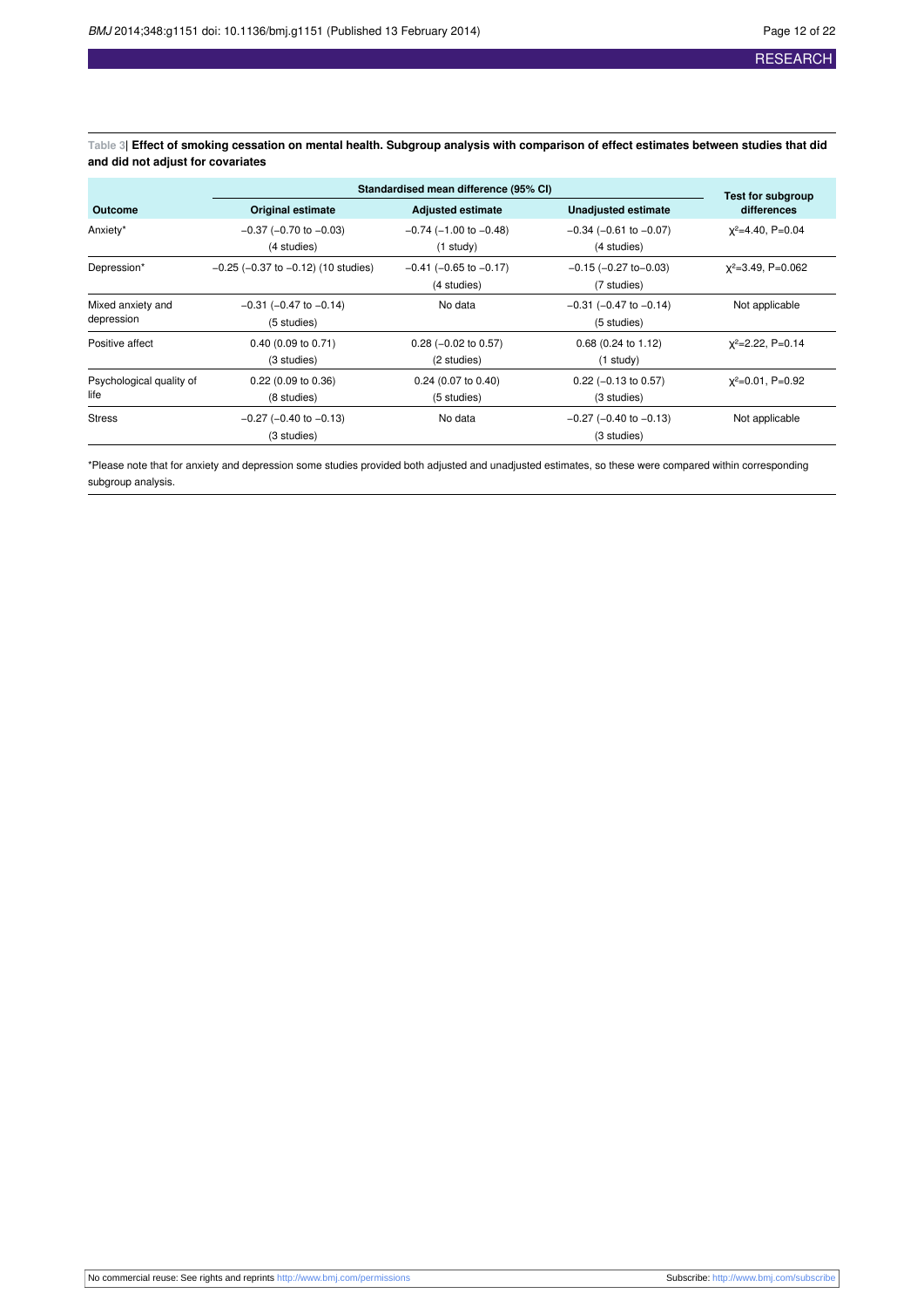<span id="page-12-0"></span>**Table 4| Effect of smoking cessation on mental health. Sensitivity analysis with removal of studies in which different numbers of participants were analysed at baseline and follow-up**

|                               |                        |                        | Standardised mean difference (95% CI) |                                |  |
|-------------------------------|------------------------|------------------------|---------------------------------------|--------------------------------|--|
| Outcome                       | No of studies included | No of studies excluded | <b>Effect estimate</b>                | Original effect estimate       |  |
| Anxiety                       | 4                      | 0                      | $-0.37$ ( $-0.70$ to $-0.03$ )        | $-0.37$ ( $-0.70$ to $-0.03$ ) |  |
| Depression                    | 3                      |                        | $-0.30$ ( $-0.67$ to 0.07)            | $-0.25$ ( $-0.37$ to $-0.12$ ) |  |
| Mixed anxiety and depression  | 3                      | 2                      | $-0.26$ ( $-0.44$ to $-0.07$ )        | $-0.31$ ( $-0.47$ to $-0.14$ ) |  |
| Positive affect               | 3                      | $\Omega$               | $0.40$ (0.09 to 0.71)                 | $0.40$ (0.09 to 0.71)          |  |
| Psychological quality of life | 5                      | 3                      | $0.18$ (0.02 to 0.33)                 | $0.22$ (0.09 to 0.36)          |  |
| <b>Stress</b>                 | 2                      |                        | $-0.27$ ( $-0.42$ to $-0.12$ )        | $-0.27$ ( $-0.40$ to $-0.13$ ) |  |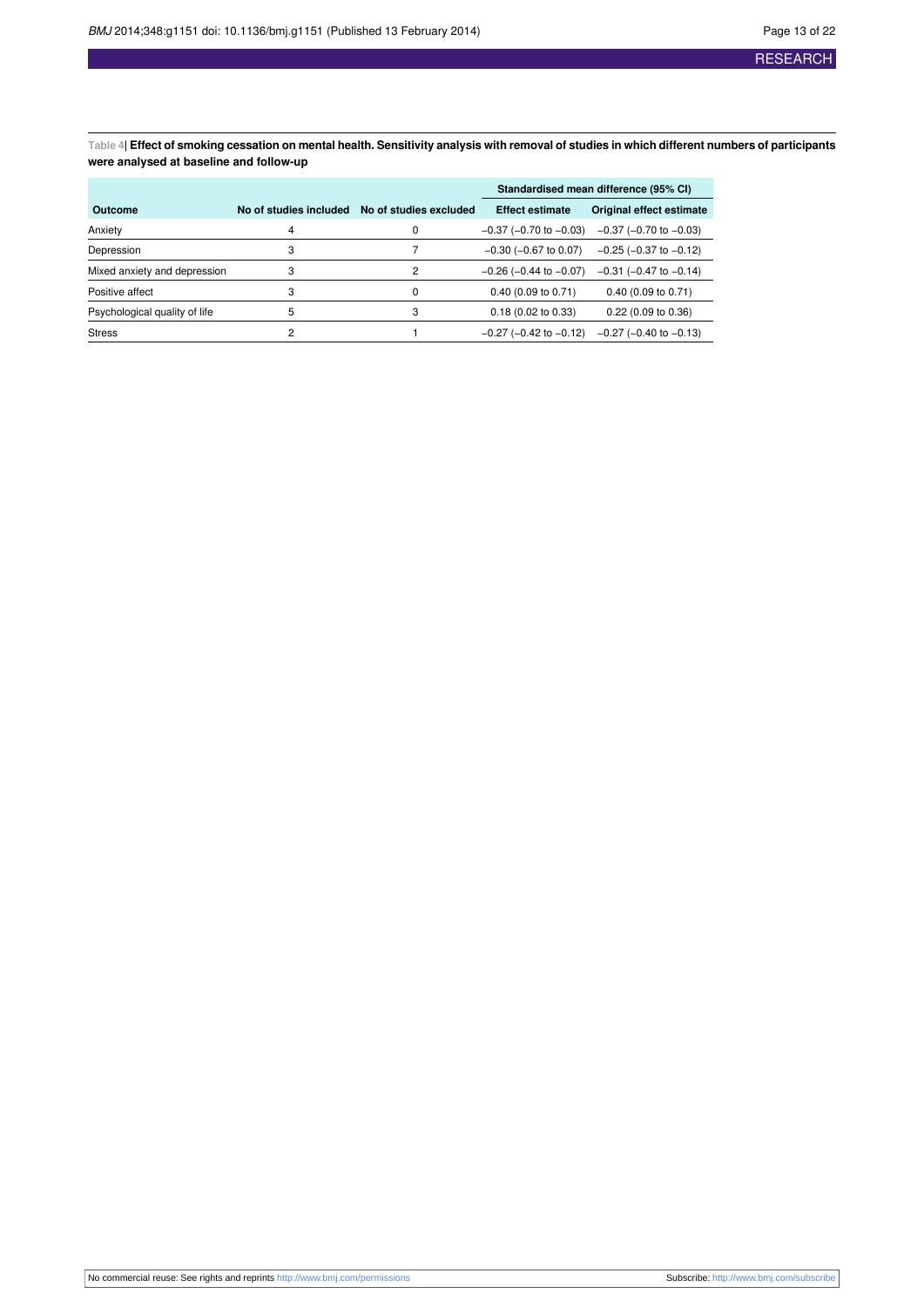<span id="page-13-0"></span>**Table 5| Effect of smoking cessation on mental health. Sensitivity analyses after ascertainment of smoking status**

|                                           |                        |                        |                                | Standardised mean difference (95% CI) |
|-------------------------------------------|------------------------|------------------------|--------------------------------|---------------------------------------|
| Removed studies and outcome               | No of studies included | No of studies excluded | <b>Effect estimate</b>         | Original effect estimate              |
| Smoking status not biochemically verified |                        |                        |                                |                                       |
| Anxiety                                   | 4                      | $\mathbf 0$            | $-0.37$ ( $-0.70$ to $-0.03$ ) | $-0.37$ ( $-0.70$ to $-0.03$ )        |
| Depression                                | 7                      | 3                      | $-0.32$ ( $-0.50$ to $-0.13$ ) | $-0.25$ ( $-0.37$ to $-0.12$ )        |
| Mixed anxiety and depression              | 3                      | $\overline{c}$         | $-0.35$ ( $-0.59$ to $-0.10$ ) | $-0.31$ ( $-0.47$ to $-0.14$ )        |
| Psychological quality of life             | 4                      | 4                      | $0.17$ (-0.02 to 0.35)         | 0.22 (0.09 to 0.36)                   |
| Positive affect                           |                        | $\overline{c}$         | $0.68$ (0.24 to 1.12)          | 0.40 (0.09 to 0.71)                   |
| <b>Stress</b>                             | 2                      | 1                      | $-0.23$ ( $-0.39$ to $-0.07$ ) | $-0.27$ ( $-0.40$ to $-0.13$ )        |
| Point prevalence smoking status           |                        |                        |                                |                                       |
| Anxiety                                   | 2                      | 1                      | $-0.51$ ( $-1.04$ to 0.03)     | $-0.37$ ( $-0.70$ to $-0.03$ )        |
| Depression                                | 6                      | 4                      | $-0.34$ ( $-0.52$ to $-0.16$ ) | $-0.25$ ( $-0.37$ to $-0.12$ )        |
| Mixed anxiety and depression              | 3                      | 2                      | $-0.29$ ( $-0.52$ to $-0.07$ ) | $-0.31$ ( $-0.47$ to $-0.14$ )        |
| Psychological quality of life             |                        | 7                      | 0.37 (0.07 to 0.67)            | 0.22 (0.09 to 0.36)                   |
| Positive affect                           | 2                      | 1                      | $0.39$ (-0.11 to 0.90)         | 0.40 (0.09 to 0.71)                   |
| <b>Stress</b>                             | 2                      |                        | $-0.27$ ( $-0.42$ to $-0.12$ ) | $-0.27$ ( $-0.40$ to $-0.13$ )        |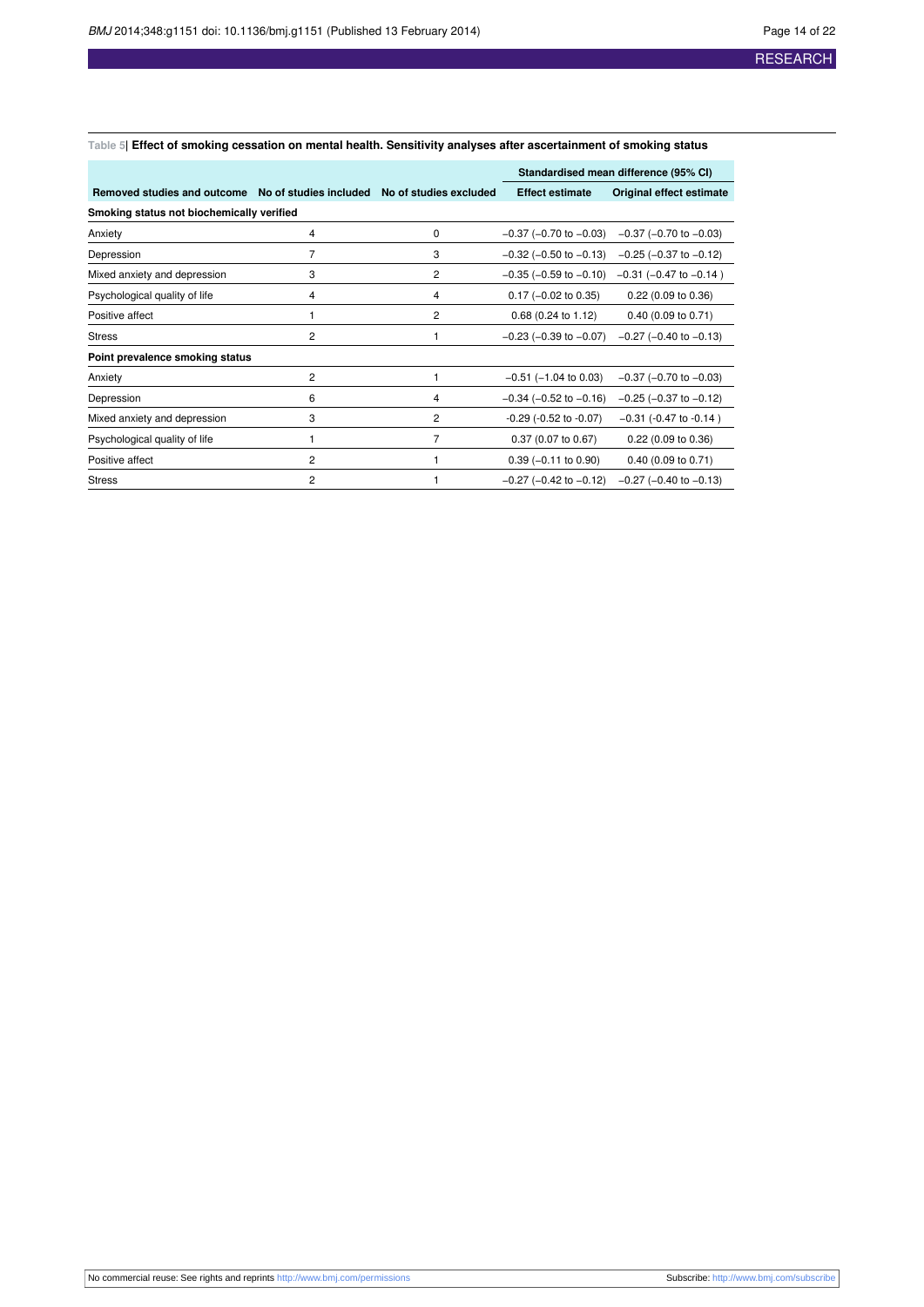<span id="page-14-0"></span>**Table 6| Effect of smoking cessation on mental health. Subgroup analysis with comparison of studies in which participants were motivated or not motivated to quit**

|                               | Population (No of studies) Standardised mean difference (95% CI) Test for subgroup differences |                     |
|-------------------------------|------------------------------------------------------------------------------------------------|---------------------|
| Anxiety                       |                                                                                                |                     |
| Overall (4)                   | $-0.37$ ( $-0.70$ to $-0.03$ )                                                                 |                     |
| Motivated to quit (3)         | $-0.41$ ( $-0.81$ to $-0.00$ )                                                                 | $x^2=2.77$ , P=0.10 |
| Not motivated to quit (1)     | $-0.19$ ( $-0.68$ to 0.30)                                                                     |                     |
| Depression                    |                                                                                                |                     |
| Overall (10)                  | $-0.25$ ( $-0.37$ to $-0.12$ )                                                                 |                     |
| Motivated to quit (6)         | $-0.31$ ( $-0.53$ to $-0.09$ )                                                                 | $x^2=1.16$ , P=0.28 |
| Not motivated to quit (4)     | $-0.17$ ( $-0.30$ to $-0.05$ )                                                                 |                     |
| Mixed anxiety and depression  |                                                                                                |                     |
| Overall (5)                   | $-0.31$ ( $-0.47$ to $-0.14$ )                                                                 |                     |
| Motivated to quit (3)         | $-0.35$ ( $-0.59$ to $-0.10$ )                                                                 | $x^2=0.19$ , P=0.66 |
| Not motivated to quit (2)     | $-0.27$ ( $-0.50$ to $-0.04$ )                                                                 |                     |
| Psychological quality of life |                                                                                                |                     |
| Overall (8)                   | 0.22 (0.09 to 0.36)                                                                            |                     |
| Motivated to quit (4)         | 0.20 (0.03 to 0.38)                                                                            | $x^2=0.17$ , P=0.68 |
| Not motivated to quit (4)     | 0.26 (0.04 to 0.49)                                                                            |                     |
| <b>Positive affect</b>        |                                                                                                |                     |
| Overall (3)                   | 0.40 (0.09 to 0.71)                                                                            |                     |
| Motivated to quit (2)         | $0.39$ (-0.11 to 0.90)                                                                         | $x^2=3.95$ , P=0.11 |
| Not motivated to quit (1)     | $0.47$ (0.04 to 0.90)                                                                          |                     |
| <b>Stress</b>                 |                                                                                                |                     |
| Overall (3)                   | $-0.27$ ( $-0.40$ to $-0.13$ )                                                                 |                     |
| Motivated to quit (2)         | $-0.23$ ( $-0.39$ to $-0.07$ )                                                                 | $x^2=0.74$ , P=0.39 |
| Not motivated to quit (1)     | $-0.36$ ( $-0.61$ to $-0.11$ )                                                                 |                     |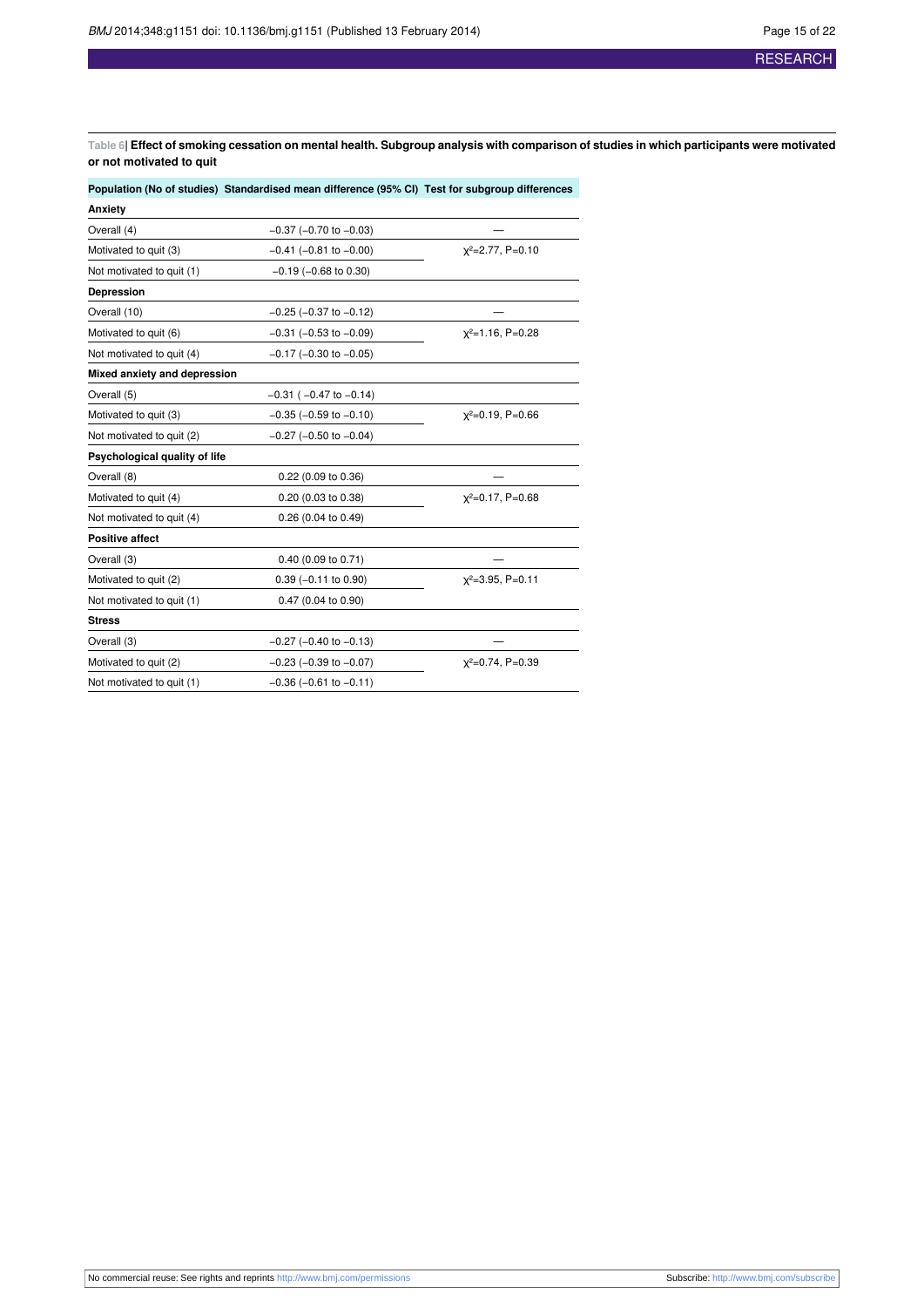<span id="page-15-0"></span>**Table 7| Effect of smoking cessation on mental health. Sensitivity analysis after removal of studies with psychological component within cessation intervention**

|                               |                        |                        | Standardised mean difference (95% CI) |                                |
|-------------------------------|------------------------|------------------------|---------------------------------------|--------------------------------|
| Outcome                       | No of studies included | No of studies excluded | <b>Effect estimate</b>                | Original effect estimate       |
| Anxiety                       | 4                      | 0                      | $-0.37$ ( $-0.70$ to $-0.03$ )        | $-0.37$ ( $-0.70$ to $-0.03$ ) |
| Depression                    | 6                      | 4                      | $-0.15$ ( $-0.26$ to $-0.03$ )        | $-0.25$ ( $-0.37$ to $-0.12$ ) |
| Mixed anxiety and depression  | 3                      | 2                      | $-0.28$ ( $-0.46$ to $-0.10$ )        | $-0.31$ ( $-0.47$ to $-0.14$ ) |
| Psychological quality of life | 5                      | 3                      | $0.15$ (-0.01 to 0.31)                | $0.22$ (0.09 to 0.36)          |
| Positive affect               |                        | 2                      | $0.47(0.04 \text{ to } 0.90)$         | $0.40$ (0.09 to 0.71)          |
| <b>Stress</b>                 | 3                      | $\Omega$               | $-0.27$ ( $-0.40$ to $-0.13$ )        | $-0.27$ ( $-0.40$ to $-0.13$ ) |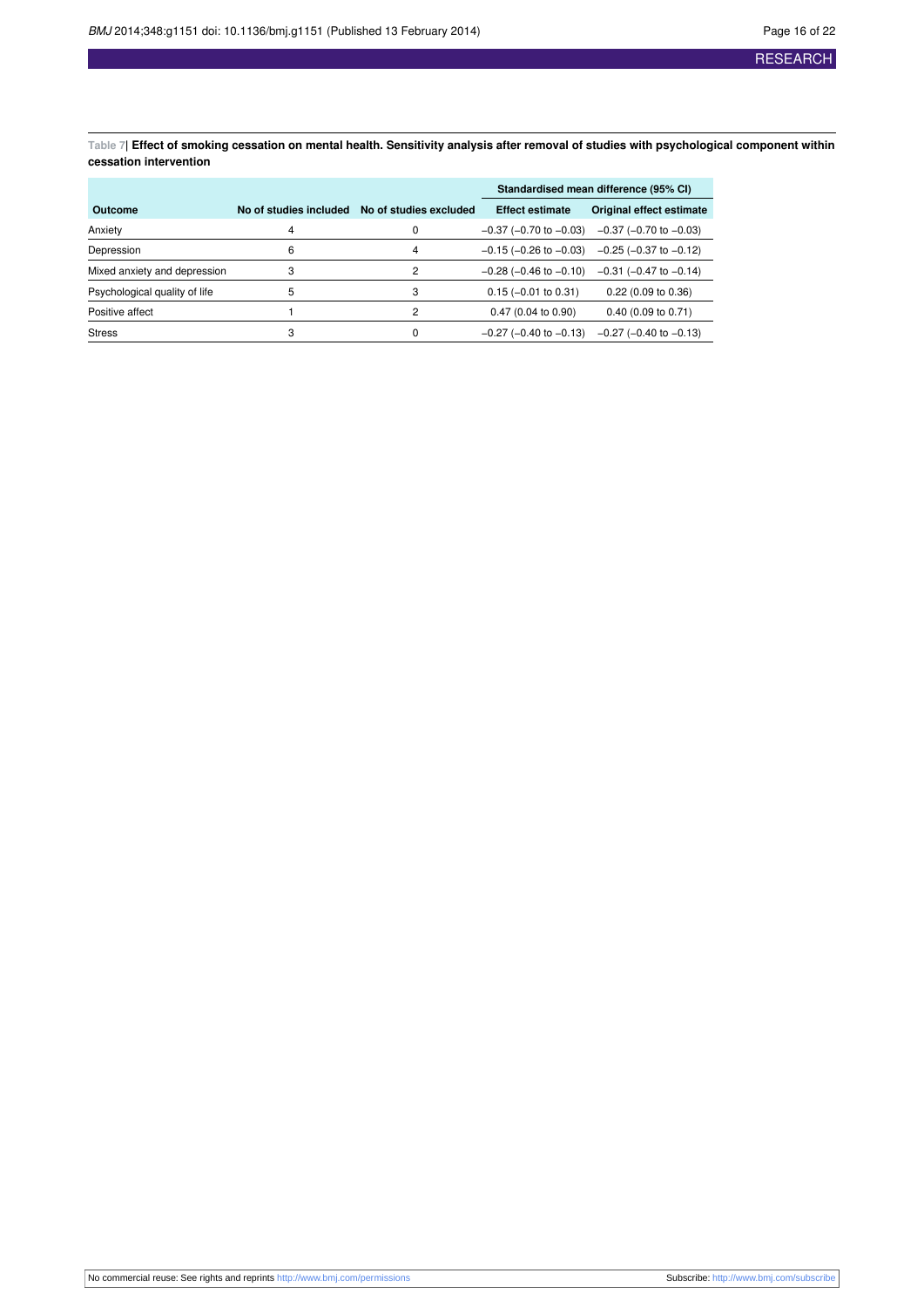<span id="page-16-0"></span>**Table 8| Effect of smoking cessation on mental health. Subgroup analysis with comparison of effect estimates between different clinical populations**

| Outcome and population (No of studies)            | Effect estimate standardised mean difference (95% CI) Test for subgroup differences |                      |
|---------------------------------------------------|-------------------------------------------------------------------------------------|----------------------|
| <b>Anxiety</b>                                    |                                                                                     |                      |
| Overall                                           | $-0.37$ ( $-0.70$ to $-0.03$ )                                                      |                      |
| General (3)                                       | $-0.48$ ( $-0.81$ to $-0.15$ )                                                      | $X^2=2.77, P=0.10$   |
| Pregnant (1)                                      | $-0.06$ ( $-0.42$ to 0.30)                                                          |                      |
| Depression                                        |                                                                                     |                      |
| Overall                                           | $-0.25$ ( $-0.37$ to $-0.12$ )                                                      |                      |
| General (5)                                       | $-0.30$ ( $-0.48$ to $-0.12$ )                                                      | $x^2=5.86$ , P=0.053 |
| Psychiatric condition (3)                         | $-0.39$ ( $-0.63$ to $-0.14$ )                                                      |                      |
| Pregnant (2)                                      | $-0.07$ ( $-0.23$ to 0.09)                                                          |                      |
| Mixed anxiety and depression                      |                                                                                     |                      |
| Overall                                           | $-0.31$ ( $-0.47$ to $-0.14$ )                                                      |                      |
| General (3)                                       | $-0.32$ ( $-0.53$ to $-0.11$ )                                                      | $x^2=0.08$ , P=0.96  |
| Psychiatric condition (1)                         | $-0.21$ ( $-1.07$ to 0.65)                                                          |                      |
| Chronic physical and/or psychiatric condition (1) | $-0.29$ ( $-0.57$ to $-0.01$ )                                                      |                      |
| Psychological quality of life                     |                                                                                     |                      |
| Overall                                           | $0.22$ (0.09 to 0.36)                                                               |                      |
| General (3)                                       | $0.15$ (-0.01 to 0.30)                                                              | $x^2=5.25$ , P=0.25  |
| Psychiatric condition (1)                         | $0.40$ (-0.03 to 0.83)                                                              |                      |
| Chronic physical and/or psychiatric condition (1) | 0.60 (0.17 to 1.03)                                                                 |                      |
| Chronic physical condition (1)                    | $0.16$ (-0.11 to 0.43)                                                              |                      |
| Postoperative (1)                                 | $0.62$ (-0.27 to 1.51)                                                              |                      |
| <b>Positive affect</b>                            |                                                                                     |                      |
| Overall                                           | 0.40 (0.09 to 0.71)                                                                 |                      |
| Chronic physical and/or psychiatric condition (1) | $0.47$ (0.04 to 0.90)                                                               | $x^2=3.95, P=0.11$   |
| General (1)                                       | $0.16$ (-0.14 to 0.46)                                                              |                      |
| Psychiatric condition (1)                         | 0.68 (0.24 to 1.12)                                                                 |                      |
| <b>Stress</b>                                     |                                                                                     |                      |
| Overall                                           | $-0.27$ ( $-0.40$ to $-0.13$ )                                                      |                      |
| General (2)                                       | $-0.32$ ( $-0.52$ to $-0.12$ )                                                      | $x^2=0.51$ , P=0.48  |
| Chronic physical condition (1)                    | $-0.22$ ( $-0.40$ to $-0.04$ )                                                      |                      |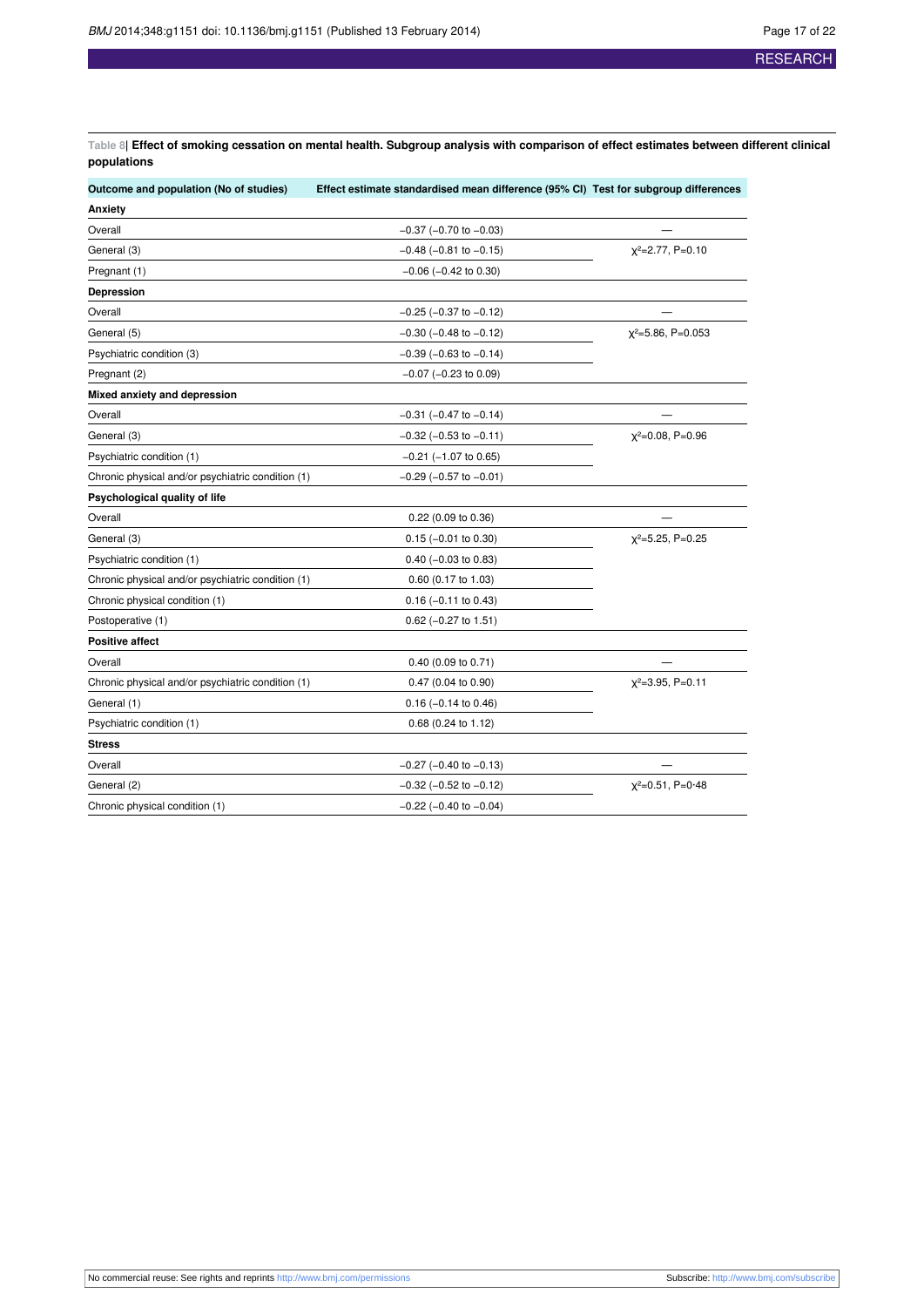<span id="page-17-0"></span>**Table 9| Effect of smoking cessation on mental health. Subgroup with comparison of effect estimates between different study designs**

| Study design *No of studies)                     | Effect estimate standardised mean difference (95% CI) Test for subgroup differences |                       |
|--------------------------------------------------|-------------------------------------------------------------------------------------|-----------------------|
| Anxiety                                          |                                                                                     |                       |
| Overall                                          | $-0.37$ ( $-0.70$ to $-0.03$ )                                                      |                       |
| Cohort (1)                                       | $-0.06$ ( $-0.42$ to 0.30)                                                          | $x^2 = 4.07$ , P=0.13 |
| Randomised controlled trial (1)                  | $-0.19$ ( $-0.68$ to 0.30)                                                          |                       |
| Secondary analyses of cessation intervention (2) | $-0.57$ ( $-0.93$ to $-0.21$ )                                                      |                       |
| Depression                                       |                                                                                     |                       |
| Overall                                          | $-0.25$ ( $-0.37$ to $-0.12$ )                                                      |                       |
| Cohort (3)                                       | $-0.12$ ( $-0.25$ to 0.01)                                                          | $x^2=5.15$ , P=0.08   |
| Randomised controlled trial (1)                  | $-0.39$ ( $-0.88$ to 0.10)                                                          |                       |
| Secondary analyses of cessation intervention (6) | $-0.36$ ( $-0.53$ to $-0.18$ )                                                      |                       |
| Mixed anxiety and depression                     |                                                                                     |                       |
| Overall                                          | $-0.31$ ( $-0.47$ to $-0.14$ )                                                      |                       |
| Cohort (3)                                       | $-0.28$ ( $-0.46$ to $-0.10$ )                                                      | $x^2=0.76$ , P=0.38   |
| Secondary analyses of cessation intervention (2) | $-0.51$ ( $-0.99$ to $-0.03$ )                                                      |                       |
| Psychological quality of life                    |                                                                                     |                       |
| Overall                                          | 0.22 (0.09 to 0.36)                                                                 |                       |
| Cohort (5)                                       | 0.28 (0.08 to 0.48)                                                                 | $x^2=0.95$ , P=0.33   |
| Secondary analyses of cessation intervention (3) | $0.15$ (-0.04 to 0.33)                                                              |                       |
| <b>Positive affect</b>                           |                                                                                     |                       |
| Overall                                          | 0.40 (0.09 to 0.71)                                                                 |                       |
| Cohort (2)                                       | $0.28$ (-0.02 to 0.57)                                                              | $x^2 = 2.22$ , P=0.14 |
| Secondary analyses of cessation intervention (1) | 0.68 (0.24 to 1.12)                                                                 |                       |
| <b>Stress</b>                                    |                                                                                     |                       |
| Overall                                          | $-0.27$ ( $-0.40$ to $-0.13$ )                                                      |                       |
| Cohort (1)                                       | $-0.36$ ( $-0.61$ to $-0.11$ )                                                      | $x^2=0.74$ , P=0.39   |
| Secondary analyses of cessation intervention (2) | $-0.23$ ( $-0.39$ to $-0.07$ )                                                      |                       |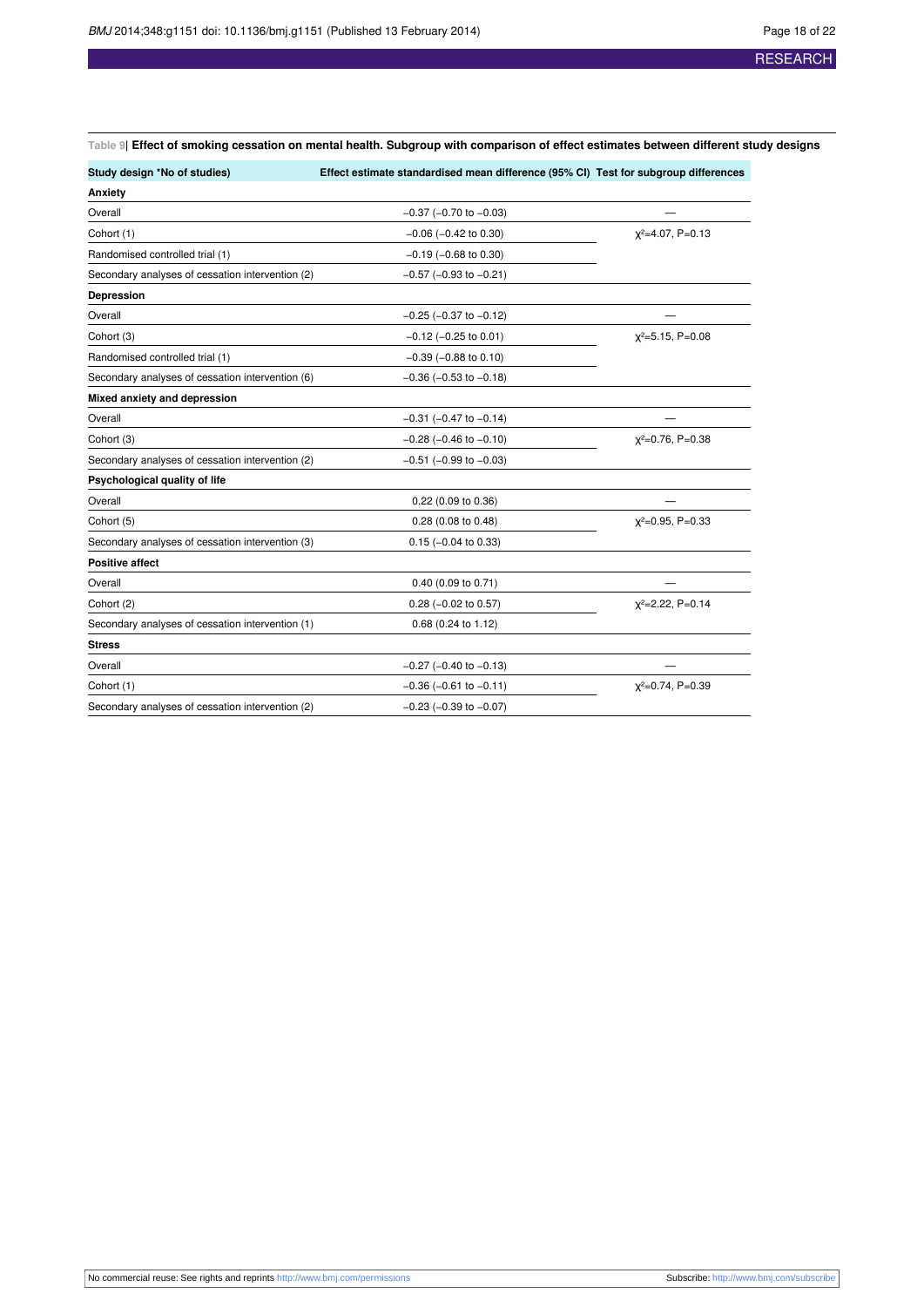<span id="page-18-0"></span>**Table 10| Effect of smoking cessation on mental health. Subgroup analysis after comparison of effect estimates between studies with follow-up periods from baseline to follow-up between six weeks to six months and studies with follow-ups from baseline to more than six months**

| Outcome                        | <b>Original estimate</b>       | 6 weeks to $<$ 6 months                                                               | >6 months                                  | Test for subgroup differences |
|--------------------------------|--------------------------------|---------------------------------------------------------------------------------------|--------------------------------------------|-------------------------------|
| Anxiety                        | $-0.37$ ( $-0.70$ to $-0.03$ ) | $-0.35$ ( $-0.83$ to 0.12) (3 studies)                                                | $-0.37$ ( $-0.72$ to $-0.02$ ) (1 study)   | $x^2=0.00$ , P=0.95           |
| Depression*                    | $-0.25$ ( $-0.37$ to $-0.12$ ) | $-0.18$ ( $-0.31$ to $-0.05$ ) (8 studies) $-0.23$ ( $-0.41$ to $-0.06$ ) (5 studies) |                                            | $x^2=0.25$ , P=0.62           |
| Mixed anxiety and depression*  | $-0.31$ ( $-0.47$ to $-0.14$ ) | $-0.37$ ( $-0.58$ to $-0.15$ ) (4 studies)                                            | $-0.27$ ( $-0.50$ to $-0.04$ ) (2 studies) | $x^2=0.34$ , P=0.56           |
| Positive affect                | $0.40$ (0.09 to 0.71)          | $0.68$ (0.24 to 1.12) (1 study)                                                       | $0.28$ (-0.02 to 0.57) (2 studies)         | $x^2 = 2.22$ , P=0.14         |
| Psychological quality of life* | $0.22$ (0.09 to 0.36)          | 0.30 (0.15 to 0.44) (7 studies)                                                       | 0.23 (0.09 to 0.37) (8 studies)            | $x^2=0.36, P=0.92$            |
| Stress                         | $-0.27$ ( $-0.40$ to $-0.13$ ) | $-0.25$ ( $-0.58$ to 0.08) (1 study)                                                  | $-0.27$ ( $-0.42$ to $-0.12$ ) (2 studies) | $x^2=0.01$ , P=0.92           |

\*Please note some studies measured outcome at multiple follow-ups, so these were compared within corresponding subgroup analysis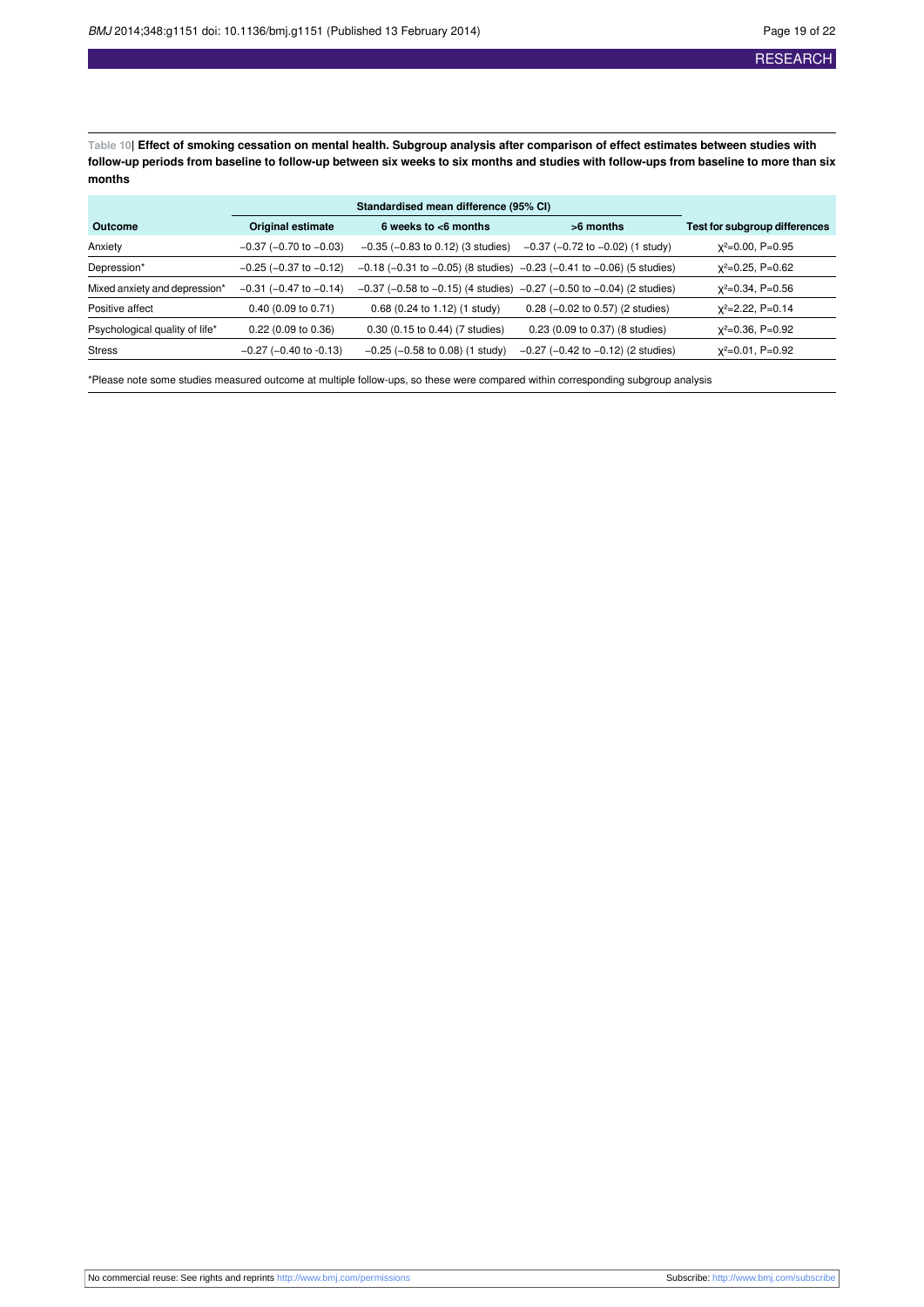# **Figures**

<span id="page-19-0"></span>

**Fig 1** Flow and identification of studies to include in review of change in mental health after smoking cessation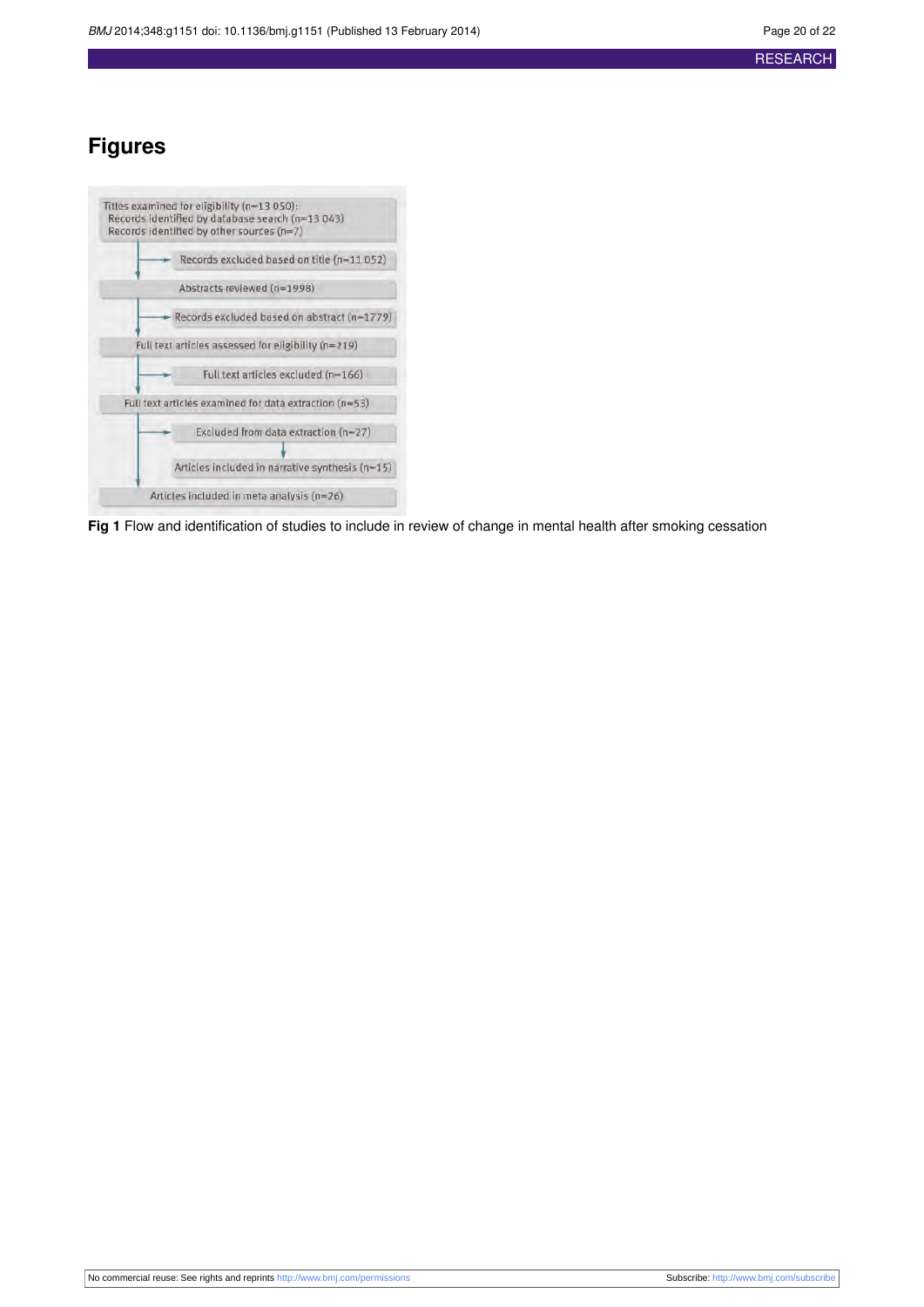## **RESEARCH**

<span id="page-20-0"></span>

| Study                                                                                  | <b>SE</b>      | <b>Standard mean</b><br>difference | Weight<br>$(\%)$ | <b>Standard mean</b><br>difference   |
|----------------------------------------------------------------------------------------|----------------|------------------------------------|------------------|--------------------------------------|
| Anxiety                                                                                |                | (95% CI)                           |                  | (95% CI)                             |
| Solomon 2006                                                                           | 0.19           |                                    |                  | 25 -0.06 (-0.42 to 0.30)             |
| Dawkins 2009                                                                           | 0.25           |                                    |                  | 20 -0.19 (-0.68 to 0.30)             |
| McDermott 2013                                                                         | 0.13           |                                    |                  | 29 -0.74 (-1.00 to -0.48)            |
| Becona 2002                                                                            | 0.18           |                                    |                  | 26 -0.37 (-0.72 to -0.02)            |
| Total                                                                                  |                |                                    |                  | 100 -0.37 (-0.70 to -0.03)           |
| Test for heterogeneity: $\tau^2$ =0.08,<br>$\chi^2$ =10.43, df=3, P=0.02, $1^2$ =71%   |                |                                    |                  |                                      |
| Test for overall effect: z=2.16, P=0.03                                                |                |                                    |                  |                                      |
| <b>Depression</b>                                                                      |                |                                    |                  |                                      |
| Solomon 2006                                                                           | 0.19           |                                    |                  | 9 0.01 (-0.35 to 0.37)               |
| Berlin 2010                                                                            | 0.22           |                                    |                  | 7 -0.30 (-0.72 to 0.12)              |
| Blalock 2008                                                                           | 0.22           |                                    |                  | 7 -0.58 (-1.00 to -0.16)             |
| Dawkins 2009                                                                           | 0.25           |                                    |                  | $5 -0.39(-0.88 \text{ to } 0.10)$    |
| Kahler 2011                                                                            | 0.21           |                                    |                  | $7 -0.28 (-0.69 to 0.13)$            |
| Vazquez 1999                                                                           | 0.17           |                                    |                  | 11 -0.12 (-0.44 to 0.20)             |
| <b>Busch 2011</b>                                                                      | 0.19           |                                    | 9                | $-0.30 (-0.67 to 0.07)$              |
| Kahler 2002                                                                            | 0.20           |                                    | 8                | $-0.69(-1.09 to -0.29)$              |
| Munafo 2008                                                                            | 0.09           |                                    | 21               | $-0.09(-0.27$ to $0.09$ )            |
| Kinnunen 2006                                                                          | 0.11           |                                    |                  | 17 -0.21 (-0.42 to 0.00)             |
| Total                                                                                  |                |                                    |                  | 100 -0.25 (-0.37 to -0.12)           |
| Test for heterogeneity: $\tau^2 = 0.01$ ,<br>$\chi^2$ =12.83, df=9, P=0.17, $1^2$ =30% |                |                                    |                  |                                      |
| Test for overall effect: z=3.89, P<0.001                                               |                |                                    |                  |                                      |
| Mixed anxiety and depression                                                           |                |                                    |                  |                                      |
| Blalock 2008                                                                           | 0.44           |                                    | 4                | $-0.21$ ( $-1.07$ to 0.65)           |
| Kahler 2009                                                                            | 0.29           |                                    |                  | $8 - 0.64 (-1.22 \text{ to } -0.06)$ |
| Steinberg 2011                                                                         | 0.14           |                                    |                  | 35 -0.29 (-0.57 to -0.01)            |
| Mino 2000                                                                              | 0.26           |                                    |                  | 10 -0.44 (-0.95 to 0.07)             |
| Chassin 2002                                                                           | 0.13           |                                    |                  | 42 -0.23 (-0.48 to 0.02)             |
| Total                                                                                  |                |                                    |                  | 100 -0.31 (-0.47 to -0.14)           |
| Test for heterogeneity: $\tau^2$ =0.00,                                                |                |                                    |                  |                                      |
| $\gamma^2$ =1.94, df=4, P=0.75, $1^2$ =0%                                              |                |                                    |                  |                                      |
| Test for overall effect: z=3.61, P<0.001                                               |                |                                    |                  |                                      |
| <b>Stress</b>                                                                          |                |                                    |                  |                                      |
| Manning 2005                                                                           | 0.17           |                                    |                  | 17 -0.25 (-0.58 to 0.08)             |
| Haiek 2010                                                                             | 0.09           |                                    |                  | 55 -0.22 (-0.40 to -0.04)            |
| Chassin 2002                                                                           | 0.13           |                                    |                  | 29 -0.36 (-0.61 to -0.11)            |
| Total                                                                                  |                |                                    |                  | 100 -0.27 (-0.40 to -0.13)           |
| Test for heterogeneity: $\tau^2$ =0.00,                                                |                |                                    |                  |                                      |
| $\chi^2$ =0.77, df=2, P=0.68, $1^2$ =0%                                                |                |                                    |                  |                                      |
| Test for overall effect: z=3.80, P<0.001                                               |                |                                    |                  |                                      |
|                                                                                        | $-1$           | $-0.5$<br>$\alpha$                 | 0.5<br>1         |                                      |
|                                                                                        | <b>Favours</b> |                                    | <b>Favours</b>   |                                      |
|                                                                                        | quitters       |                                    | smokers          |                                      |

**Fig 2** Difference between change in mental health outcomes (anxiety, mixed anxiety and depression, depression, stress) from baseline to longest follow-up in people who stopped smoking or continued to smoke. Study by McDermott was in submission during search